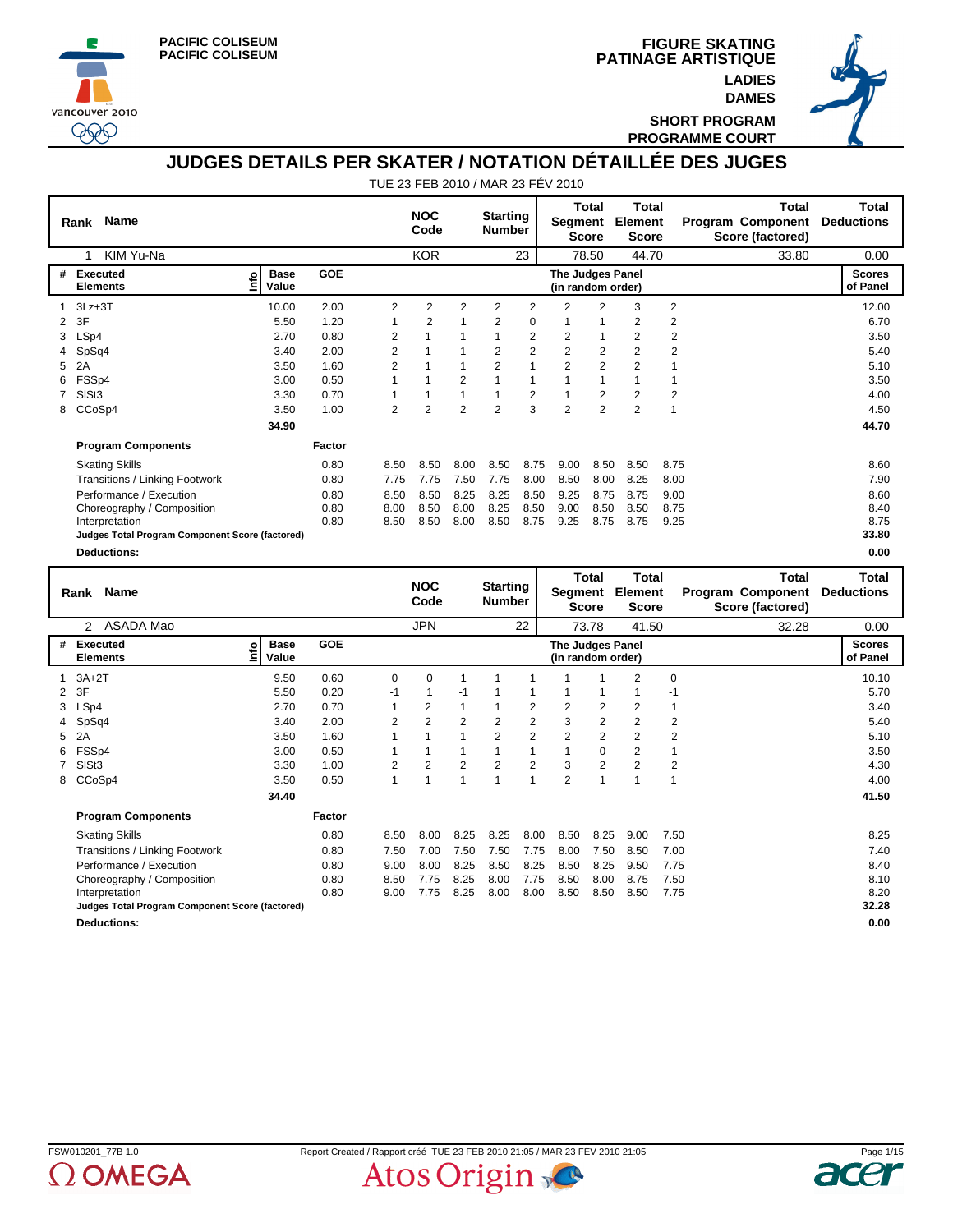





**SHORT PROGRAM PROGRAMME COURT**

## **JUDGES DETAILS PER SKATER / NOTATION DÉTAILLÉE DES JUGES**

|   | <b>Name</b><br>Rank                             |                      |            |                    | <b>NOC</b><br>Code |                                  | <b>Starting</b><br><b>Number</b> |                | Segment                               | Total<br><b>Score</b>                       | <b>Total</b><br>Element<br><b>Score</b> |                                                       | <b>Total</b><br><b>Program Component</b><br>Score (factored) | Total<br><b>Deductions</b> |
|---|-------------------------------------------------|----------------------|------------|--------------------|--------------------|----------------------------------|----------------------------------|----------------|---------------------------------------|---------------------------------------------|-----------------------------------------|-------------------------------------------------------|--------------------------------------------------------------|----------------------------|
|   | ROCHETTE Joannie<br>3                           |                      |            |                    | CAN                |                                  |                                  | 26             |                                       | 71.36                                       | 39.20                                   |                                                       | 32.16                                                        | 0.00                       |
| # | <b>Executed</b><br>۴ů<br><b>Elements</b>        | <b>Base</b><br>Value | <b>GOE</b> |                    |                    |                                  |                                  |                | The Judges Panel<br>(in random order) |                                             |                                         |                                                       |                                                              | <b>Scores</b><br>of Panel  |
|   | $3Lz + 2T$                                      | 7.30                 | 1.00       |                    |                    | 0                                | 2                                |                |                                       |                                             |                                         | $\overline{1}$                                        |                                                              | 8.30                       |
| 2 | 3F                                              | 5.50                 | 1.60       |                    | 2                  | 2                                |                                  | 2              |                                       | 1                                           | 2                                       | $\overline{2}$                                        |                                                              | 7.10                       |
| 3 | FSSp4                                           | 3.00                 | 0.30       | 0                  |                    |                                  |                                  | $\Omega$       |                                       | $\mathbf 0$                                 |                                         | 1                                                     |                                                              | 3.30                       |
| 4 | 2A                                              | 3.50                 | 1.60       |                    |                    |                                  | 2                                | $\overline{c}$ | 2                                     | 2                                           | $\overline{2}$                          | 2                                                     |                                                              | 5.10                       |
| 5 | SpSq4                                           | 3.40                 | 1.80       |                    | 2                  |                                  | 2                                | $\overline{2}$ | $\overline{2}$                        | $\overline{2}$                              |                                         | 2                                                     |                                                              | 5.20                       |
| 6 | LSp2                                            | 1.90                 | 0.20       | 0                  | $\Omega$           | $\Omega$                         |                                  | 1              |                                       | 1                                           |                                         | 0                                                     |                                                              | 2.10                       |
|   | SISt3                                           | 3.30                 | 0.80       |                    |                    |                                  | 2                                | $\overline{2}$ | $\overline{2}$                        | $\overline{2}$                              | 3                                       | 2                                                     |                                                              | 4.10                       |
| 8 | CCoSp4                                          | 3.50                 | 0.50       | 2                  |                    |                                  |                                  | 1              | 1                                     | 1                                           | 1                                       | $\overline{1}$                                        |                                                              | 4.00                       |
|   |                                                 | 31.40                |            |                    |                    |                                  |                                  |                |                                       |                                             |                                         |                                                       |                                                              | 39.20                      |
|   | <b>Program Components</b>                       |                      | Factor     |                    |                    |                                  |                                  |                |                                       |                                             |                                         |                                                       |                                                              |                            |
|   | <b>Skating Skills</b>                           |                      | 0.80       | 7.50               | 8.00               | 8.25                             | 8.25                             | 8.25           | 7.75                                  | 8.25                                        | 8.50                                    | 8.25                                                  |                                                              | 8.10                       |
|   | Transitions / Linking Footwork                  |                      | 0.80       | 7.25               | 7.75               | 8.00                             | 8.00                             | 8.00           | 7.50                                  | 7.00                                        | 8.25                                    | 8.25                                                  |                                                              | 7.70                       |
|   | Performance / Execution                         |                      | 0.80       | 7.75               | 8.25               | 8.50                             | 8.50                             | 8.25           | 7.75                                  | 8.00                                        | 8.25                                    | 8.75                                                  |                                                              | 8.15                       |
|   | Choreography / Composition                      |                      | 0.80       | 7.50               | 8.00               | 8.00                             | 8.00                             | 8.25           | 7.50                                  | 8.00                                        | 8.50                                    | 8.50                                                  |                                                              | 7.95                       |
|   | Interpretation                                  |                      | 0.80       | 7.50               | 8.50               | 8.25                             | 8.50                             | 8.50           | 8.00                                  | 8.25                                        | 8.50                                    | 8.50                                                  |                                                              | 8.30                       |
|   | Judges Total Program Component Score (factored) |                      |            |                    |                    |                                  |                                  |                |                                       |                                             |                                         |                                                       |                                                              | 32.16                      |
|   | <b>Deductions:</b>                              |                      |            |                    |                    |                                  |                                  |                |                                       |                                             |                                         |                                                       |                                                              | 0.00                       |
|   | <b>Name</b><br>Rank                             |                      |            | <b>NOC</b><br>Code |                    | <b>Starting</b><br><b>Number</b> |                                  | Segment        | Total<br>S <sub>0</sub>               | <b>Total</b><br>Element<br>$S_{\text{max}}$ |                                         | <b>Total</b><br>Program Component<br>Score (footorod) | Total<br><b>Deductions</b>                                   |                            |

|                |                                                 |                                  |            |          | <b>COUR</b> |                | <b>NUTTIVEL</b> |                |                                       | <b>Score</b>   | <b>Score</b> |             | Score (factored) |                           |
|----------------|-------------------------------------------------|----------------------------------|------------|----------|-------------|----------------|-----------------|----------------|---------------------------------------|----------------|--------------|-------------|------------------|---------------------------|
|                | <b>ANDO Miki</b><br>4                           |                                  |            |          | <b>JPN</b>  |                |                 | 30             |                                       | 64.76          | 34.80        |             | 29.96            | 0.00                      |
| #              | <b>Executed</b><br><b>Elements</b>              | <b>Base</b><br>۰<br>Value        | <b>GOE</b> |          |             |                |                 |                | The Judges Panel<br>(in random order) |                |              |             |                  | <b>Scores</b><br>of Panel |
|                | $3Lz + 3Lo<$                                    | 7.50<br>$\overline{\phantom{0}}$ | $-1.20$    | $-2$     | $-1$        | -1             | $-1$            | 0              | $\mathbf 0$                           | $-2$           | $-2$         | $-1$        |                  | 6.30                      |
| $\overline{2}$ | 3F                                              | 5.50                             | $-0.60$    | $-1$     | $\Omega$    | 0              | $\Omega$        | 0              | $-1$                                  | $-2$           | $-1$         | 0           |                  | 4.90                      |
| 3              | SpSq4                                           | 3.40                             | 1.20       |          |             |                |                 | 1              | $\overline{2}$                        |                |              | 2           |                  | 4.60                      |
|                | 2A                                              | 3.50                             | 1.00       | 0        |             |                | 2               |                |                                       |                |              |             |                  | 4.50                      |
| 5              | FSSp4                                           | 3.00                             | 0.40       | 0        | 0           | $\Omega$       |                 |                |                                       |                |              |             |                  | 3.40                      |
| 6              | LSp3                                            | 2.40                             | 0.30       | $\Omega$ |             |                | $\Omega$        |                |                                       | 2              | $\Omega$     | $\mathbf 0$ |                  | 2.70                      |
|                | SISt <sub>3</sub>                               | 3.30                             | 0.60       |          |             |                | 2               |                |                                       | $\overline{2}$ | 2            | 1           |                  | 3.90                      |
| 8              | CCoSp4                                          | 3.50                             | 1.00       | 2        | 2           | $\overline{2}$ | 2               | $\overline{2}$ | $\overline{2}$                        | $\overline{2}$ | 2            |             |                  | 4.50                      |
|                |                                                 | 32.10                            |            |          |             |                |                 |                |                                       |                |              |             |                  | 34.80                     |
|                | <b>Program Components</b>                       |                                  | Factor     |          |             |                |                 |                |                                       |                |              |             |                  |                           |
|                | <b>Skating Skills</b>                           |                                  | 0.80       | 7.75     | 7.75        | 7.25           | 7.50            | 9.00           | 7.75                                  | 8.25           | 7.50         | 7.00        |                  | 7.70                      |
|                | <b>Transitions / Linking Footwork</b>           |                                  | 0.80       | 6.75     | 7.25        | 6.25           | 7.00            | 8.50           | 7.25                                  | 6.75           | 7.50         | 6.75        |                  | 7.00                      |
|                | Performance / Execution                         |                                  | 0.80       | 7.75     | 7.75        | 7.25           | 7.25            | 8.75           | 7.75                                  | 7.75           | 7.50         | 7.25        |                  | 7.60                      |
|                | Choreography / Composition                      |                                  | 0.80       | 7.00     | 7.75        | 7.00           | 7.00            | 8.25           | 7.50                                  | 8.00           | 7.75         | 7.25        |                  | 7.50                      |
|                | Interpretation                                  |                                  | 0.80       | 7.25     | 7.75        | 7.25           | 7.25            | 8.50           | 7.50                                  | 8.25           | 7.75         | 7.50        |                  | 7.65                      |
|                | Judges Total Program Component Score (factored) |                                  |            |          |             |                |                 |                |                                       |                |              |             |                  | 29.96                     |
|                | <b>Deductions:</b>                              |                                  |            |          |             |                |                 |                |                                       |                |              |             |                  | 0.00                      |



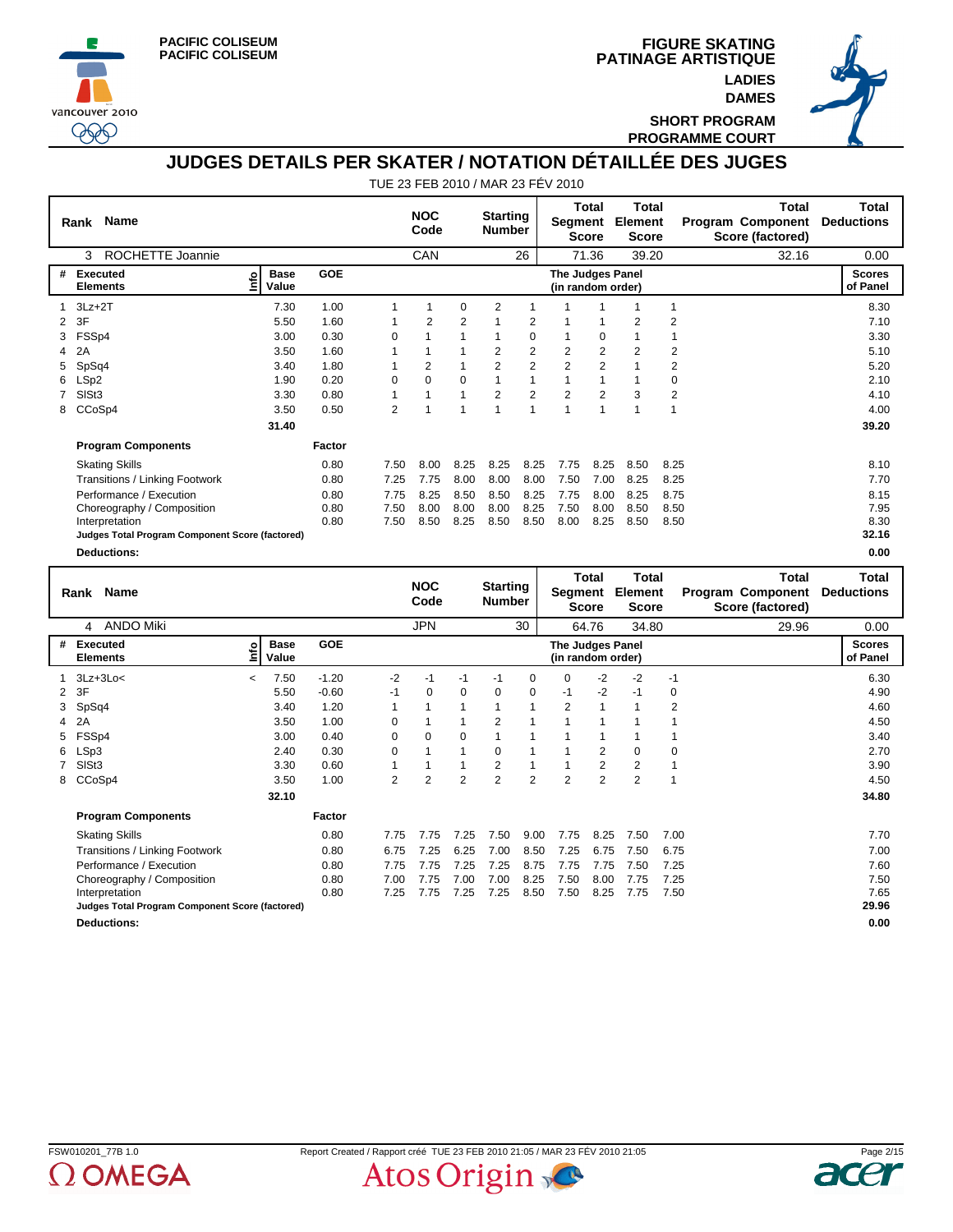





**SHORT PROGRAM PROGRAMME COURT**

# **JUDGES DETAILS PER SKATER / NOTATION DÉTAILLÉE DES JUGES**

|   | Rank Name                                       |                                  |            |            | <b>NOC</b><br>Code |                | <b>Starting</b><br><b>Number</b> |          | Segment                               | <b>Total</b><br><b>Score</b> | <b>Total</b><br>Element<br><b>Score</b> |                | <b>Program Component</b><br>Score (factored) | Total        | Total<br><b>Deductions</b> |
|---|-------------------------------------------------|----------------------------------|------------|------------|--------------------|----------------|----------------------------------|----------|---------------------------------------|------------------------------|-----------------------------------------|----------------|----------------------------------------------|--------------|----------------------------|
|   | <b>FLATT Rachael</b><br>5                       |                                  |            |            | <b>USA</b>         |                |                                  | 28       |                                       | 64.64                        | 36.80                                   |                |                                              | 27.84        | 0.00                       |
| # | <b>Executed</b><br><b>Elements</b>              | <b>Base</b><br><b>S</b><br>Value | <b>GOE</b> |            |                    |                |                                  |          | The Judges Panel<br>(in random order) |                              |                                         |                |                                              |              | <b>Scores</b><br>of Panel  |
|   | $3F+3T$                                         | 9.50                             | 0.40       | 1          | $\mathbf 0$        | 0              | 0                                | 1        | 2                                     |                              | 0                                       | $\overline{1}$ |                                              |              | 9.90                       |
| 2 | 3Lz                                             | 6.00                             | $-1.00$    | -1         | -1                 | -1             | -1                               | -1       | 0                                     | $-1$                         | $\mathbf 0$                             | -1             |                                              |              | 5.00                       |
| 3 | FCSp4                                           | 3.20                             | 0.00       | 1          | $\Omega$           | $\Omega$       | $\Omega$                         | $\Omega$ | 1                                     | $\Omega$                     | $\Omega$                                | 1              |                                              |              | 3.20                       |
|   | SpSq4                                           | 3.40                             | 1.20       |            |                    | 2              | $\Omega$                         | 1        |                                       | $\mathbf{1}$                 |                                         | $\overline{2}$ |                                              |              | 4.60                       |
| 5 | LSp2                                            | 1.90                             | 0.10       |            |                    |                | 0                                | 0        | 0                                     | 0                            | 0                                       | 0              |                                              |              | 2.00                       |
| 6 | 2A                                              | 3.50                             | 0.60       | 1          |                    | 1              | 0                                | $\Omega$ | $\Omega$                              | 1                            | $\Omega$                                | 1              |                                              |              | 4.10                       |
|   | SIS <sub>t3</sub>                               | 3.30                             | 0.60       | 2          |                    | 3              |                                  | 1        | $\overline{2}$                        | 1                            |                                         | 2              |                                              |              | 3.90                       |
| 8 | CCoSp4                                          | 3.50                             | 0.60       | 1          | $\overline{2}$     | $\overline{2}$ | 1                                | 0        | 1                                     | 1                            |                                         | 1              |                                              |              | 4.10                       |
|   |                                                 | 34.30                            |            |            |                    |                |                                  |          |                                       |                              |                                         |                |                                              |              | 36.80                      |
|   | <b>Program Components</b>                       |                                  | Factor     |            |                    |                |                                  |          |                                       |                              |                                         |                |                                              |              |                            |
|   | <b>Skating Skills</b>                           |                                  | 0.80       | 6.75       | 6.75               | 7.25           | 6.25                             | 7.25     | 7.00                                  | 8.00                         | 6.75                                    | 7.00           |                                              |              | 7.00                       |
|   | Transitions / Linking Footwork                  |                                  | 0.80       | 7.50       | 5.75               | 7.00           | 6.25                             | 7.00     | 6.75                                  | 8.00                         | 6.00                                    | 6.75           |                                              |              | 6.60                       |
|   | Performance / Execution                         |                                  | 0.80       | 7.25       | 6.25               | 7.50           | 6.75                             | 7.50     | 7.00                                  | 8.25                         | 6.75                                    | 6.75           |                                              |              | 7.05                       |
|   | Choreography / Composition                      |                                  | 0.80       | 7.00       | 6.00               | 7.25           | 6.50                             | 7.50     | 7.25                                  | 8.25                         | 6.25                                    | 7.25           |                                              |              | 6.95                       |
|   | Interpretation                                  |                                  | 0.80       | 7.00       | 6.50               | 7.50           | 6.75                             | 8.00     | 7.50                                  | 8.25                         | 6.75                                    | 7.00           |                                              |              | 7.20                       |
|   | Judges Total Program Component Score (factored) |                                  |            |            |                    |                |                                  |          |                                       |                              |                                         |                |                                              |              | 27.84                      |
|   | <b>Deductions:</b>                              |                                  |            |            |                    |                |                                  |          |                                       |                              |                                         |                |                                              |              | 0.00                       |
|   |                                                 |                                  |            | <b>NOC</b> |                    |                |                                  |          | Total                                 | <b>Total</b>                 |                                         |                | <b>Total</b>                                 | <b>Total</b> |                            |
|   | <b>Name</b><br>Rank                             |                                  |            |            | Code               |                | <b>Starting</b><br><b>Number</b> |          | Segment                               | <b>Score</b>                 | Element<br><b>Score</b>                 |                | <b>Program Component</b><br>Score (factored) |              | <b>Deductions</b>          |

|   |                                                 |                           |            |                | voue       |                | number         |                |                  | <b>Score</b>      | <b>Score</b>   |      | Score (factored) |                           |
|---|-------------------------------------------------|---------------------------|------------|----------------|------------|----------------|----------------|----------------|------------------|-------------------|----------------|------|------------------|---------------------------|
|   | <b>NAGASU Mirai</b><br>6                        |                           |            |                | <b>USA</b> |                |                | 11             |                  | 63.76             | 37.00          |      | 26.76            | 0.00                      |
| # | Executed<br><b>Elements</b>                     | <b>Base</b><br>e<br>Value | <b>GOE</b> |                |            |                |                |                | The Judges Panel | (in random order) |                |      |                  | <b>Scores</b><br>of Panel |
|   | $3Lz + 2T$                                      | 7.30                      | $-1.20$    | $-1$           | $-1$       | -2             | $-1$           | -1             | $\Omega$         | $-1$              | -2             | $-1$ |                  | 6.10                      |
|   | 2 3F                                            | 5.50                      | 0.20       |                | $-1$       | $\Omega$       | 1              | $\Omega$       |                  | $\mathbf 0$       | $\Omega$       |      |                  | 5.70                      |
|   | 3 SpSq4                                         | 3.40                      | 1.60       |                | 2          | 0              | 2              | 1              |                  | $\overline{2}$    | 2              | 2    |                  | 5.00                      |
|   | 4 2A                                            | 3.50                      | 1.20       | 2              |            |                | 1              | 0              | 2                | 2                 |                |      |                  | 4.70                      |
|   | 5 FSSp3                                         | 2.60                      | 0.50       |                |            |                |                | $\Omega$       |                  |                   |                |      |                  | 3.10                      |
|   | 6 LSp4                                          | 2.70                      | 1.10       | $\overline{2}$ | 3          | 2              | 2              | 2              | 2                | 2                 | 3              | 3    |                  | 3.80                      |
|   | 7 CiSt3                                         | 3.30                      | 0.70       | $\overline{2}$ |            |                | $\overline{2}$ | 1              |                  |                   | $\overline{2}$ |      |                  | 4.00                      |
|   | 8 CCoSp4                                        | 3.50                      | 1.10       | 3              | 3          | $\overline{2}$ | $\overline{2}$ | $\overline{2}$ | $\overline{2}$   | $\overline{2}$    | $\overline{2}$ | 3    |                  | 4.60                      |
|   |                                                 | 31.80                     |            |                |            |                |                |                |                  |                   |                |      |                  | 37.00                     |
|   | <b>Program Components</b>                       |                           | Factor     |                |            |                |                |                |                  |                   |                |      |                  |                           |
|   | <b>Skating Skills</b>                           |                           | 0.80       | 7.00           | 6.75       | 7.00           | 6.75           | 6.75           | 6.75             | 6.75              | 7.25           | 7.50 |                  | 6.85                      |
|   | Transitions / Linking Footwork                  |                           | 0.80       | 6.75           | 6.00       | 6.50           | 6.25           | 6.25           | 6.50             | 6.25              | 6.75           | 7.25 |                  | 6.40                      |
|   | Performance / Execution                         |                           | 0.80       | 7.00           | 6.50       | 7.00           | 6.75           | 6.50           | 6.75             | 6.50              | 7.50           | 8.00 |                  | 6.75                      |
|   | Choreography / Composition                      |                           | 0.80       | 6.75           | 6.75       | 6.75           | 6.75           | 6.50           | 6.50             | 6.25              | 7.25           | 7.50 |                  | 6.70                      |
|   | Interpretation                                  |                           | 0.80       | 7.00           | 6.75       | 6.75           | 6.75           | 6.25           | 7.00             | 6.50              | 7.50           | 7.50 |                  | 6.75                      |
|   | Judges Total Program Component Score (factored) |                           |            |                |            |                |                |                |                  |                   |                |      |                  | 26.76                     |
|   | <b>Deductions:</b>                              |                           |            |                |            |                |                |                |                  |                   |                |      |                  | 0.00                      |



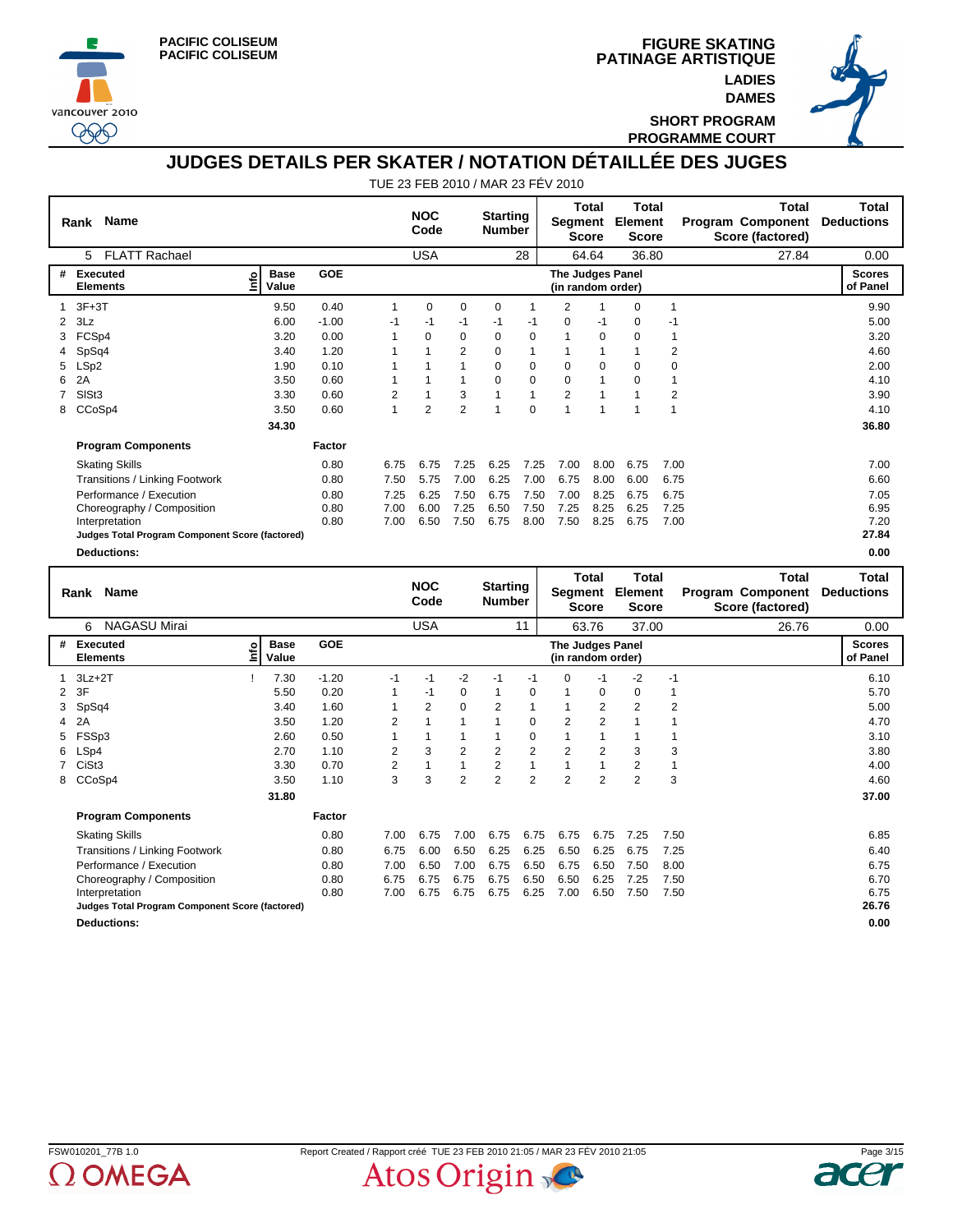





**SHORT PROGRAM PROGRAMME COURT**

# **JUDGES DETAILS PER SKATER / NOTATION DÉTAILLÉE DES JUGES**

|   | <b>Name</b><br>Rank                             |                            |            |                    | <b>NOC</b><br>Code |                                  | <b>Starting</b><br><b>Number</b> |                | Segment                                      | Total<br><b>Score</b>            | Total<br>Element<br><b>Score</b> |                                                       | Total<br>Program Component<br>Score (factored) | Total<br><b>Deductions</b> |
|---|-------------------------------------------------|----------------------------|------------|--------------------|--------------------|----------------------------------|----------------------------------|----------------|----------------------------------------------|----------------------------------|----------------------------------|-------------------------------------------------------|------------------------------------------------|----------------------------|
|   | <b>KOSTNER Carolina</b><br>7                    |                            |            |                    | <b>ITA</b>         |                                  |                                  | 29             |                                              | 63.02                            | 33.34                            |                                                       | 29.68                                          | 0.00                       |
| # | Executed<br><b>Elements</b>                     | <b>Base</b><br>۴ů<br>Value | <b>GOE</b> |                    |                    |                                  |                                  |                | <b>The Judges Panel</b><br>(in random order) |                                  |                                  |                                                       |                                                | <b>Scores</b><br>of Panel  |
|   | $3F+2T$                                         | 6.80                       | 1.80       | 2                  | 1                  | 2                                | 2                                | $\overline{2}$ |                                              | $\overline{2}$                   | $\overline{2}$                   | 2                                                     |                                                | 8.60                       |
| 2 | 3Lz                                             | 6.00                       | $-2.00$    | $-1$               | -3                 | $-2$                             | $-2$                             | $-2$           | -2                                           | $-2$                             | $-2$                             | $-2$                                                  |                                                | 4.00                       |
| 3 | SpSq4                                           | 3.40                       | 1.80       | 2                  | $\overline{2}$     | 1                                | 2                                | $\overline{2}$ | $\overline{2}$                               | $\mathbf{1}$                     | $\overline{2}$                   | $\overline{2}$                                        |                                                | 5.20                       |
| 4 | 2A                                              | 3.50                       | $-0.64$    | 0                  | $-1$               | $-1$                             | $-1$                             | 0              | 0                                            | -1                               | -1                               | $-1$                                                  |                                                | 2.86                       |
| 5 | LSp3                                            | 2.40                       | 0.10       |                    | 1                  | $-1$                             | $\Omega$                         | 1              | $\Omega$                                     | $\Omega$                         | $\Omega$                         | $-1$                                                  |                                                | 2.50                       |
|   | FSSp4                                           | 3.00                       | 0.00       | $\Omega$           | 0                  | $\Omega$                         | $\Omega$                         | 0              | 1                                            | 0                                | 0                                | 0                                                     |                                                | 3.00                       |
|   | CiSt3                                           | 3.30                       | 0.50       |                    | 1                  | 0                                | 1                                | 1              | $\mathbf{1}$                                 | $\mathbf{1}$                     | $\overline{2}$                   |                                                       |                                                | 3.80                       |
| 8 | CCoSp4                                          | 3.50                       | $-0.12$    | $-1$               | $-1$               | 0                                | $\Omega$                         | $\Omega$       | $\Omega$                                     | $-1$                             | $-1$                             | $-1$                                                  |                                                | 3.38                       |
|   |                                                 | 31.90                      |            |                    |                    |                                  |                                  |                |                                              |                                  |                                  |                                                       |                                                | 33.34                      |
|   | <b>Program Components</b>                       |                            | Factor     |                    |                    |                                  |                                  |                |                                              |                                  |                                  |                                                       |                                                |                            |
|   | <b>Skating Skills</b>                           |                            | 0.80       | 7.75               | 7.75               | 7.25                             | 8.25                             | 8.50           | 7.50                                         | 6.75                             | 7.75                             | 7.75                                                  |                                                | 7.70                       |
|   | Transitions / Linking Footwork                  |                            | 0.80       | 7.50               | 7.00               | 7.00                             | 7.75                             | 7.50           | 7.25                                         | 6.00                             | 7.00                             | 7.25                                                  |                                                | 7.15                       |
|   | Performance / Execution                         |                            | 0.80       | 7.50               | 7.50               | 6.75                             | 7.75                             | 8.00           | 7.25                                         | 6.75                             | 7.50                             | 7.50                                                  |                                                | 7.35                       |
|   | Choreography / Composition                      |                            | 0.80       | 7.25               | 7.75               | 7.00                             | 7.75                             | 7.50           | 7.75                                         | 6.50                             | 7.50                             | 7.50                                                  |                                                | 7.50                       |
|   | Interpretation                                  |                            | 0.80       | 7.75               | 7.25               | 7.00                             | 7.75                             | 8.00           | 7.50                                         | 6.75                             | 7.50                             | 7.25                                                  |                                                | 7.40                       |
|   | Judges Total Program Component Score (factored) |                            |            |                    |                    |                                  |                                  |                |                                              |                                  |                                  |                                                       |                                                | 29.68                      |
|   | <b>Deductions:</b>                              |                            |            |                    |                    |                                  |                                  |                |                                              |                                  |                                  |                                                       |                                                | 0.00                       |
|   | <b>Name</b><br>Rank<br>_______.                 |                            |            | <b>NOC</b><br>Code |                    | <b>Starting</b><br><b>Number</b> |                                  | Segment        | Total<br><b>Score</b>                        | Total<br>Element<br><b>Score</b> |                                  | <b>Total</b><br>Program Component<br>Score (factored) | Total<br><b>Deductions</b>                     |                            |

|                |                                                 |   |                      |            |          |            |          |          |             |                                       | ----         |                |             |       |                           |
|----------------|-------------------------------------------------|---|----------------------|------------|----------|------------|----------|----------|-------------|---------------------------------------|--------------|----------------|-------------|-------|---------------------------|
|                | <b>LEONOVA Alena</b><br>8                       |   |                      |            |          | <b>RUS</b> |          |          | 25          |                                       | 62.14        | 33.90          |             | 28.24 | 0.00                      |
| #              | Executed<br><b>Elements</b>                     | ۴ | <b>Base</b><br>Value | <b>GOE</b> |          |            |          |          |             | The Judges Panel<br>(in random order) |              |                |             |       | <b>Scores</b><br>of Panel |
|                | $1$ 3F+2T                                       |   | 6.80                 | 0.20       | 0        |            | 0        | 0        | 0           | $\Omega$                              | $\Omega$     |                | $\mathbf 0$ |       | 7.00                      |
|                | $2$ $3Lz$                                       |   | 6.00                 | $-1.40$    | $\Omega$ | -2         | $-2$     | $-1$     | $-2$        | -1                                    | $-1$         | -1             | -1          |       | 4.60                      |
|                | 3 FSSp4                                         |   | 3.00                 | 0.30       | 1        | 0          | $\Omega$ |          | 1           | $\mathbf 0$                           | $-1$         |                | 1           |       | 3.30                      |
|                | 4 SpSq4                                         |   | 3.40                 | 1.00       |          |            |          |          |             |                                       | $\mathbf{1}$ |                | 0           |       | 4.40                      |
| 5              | 2A                                              |   | 3.50                 | 0.40       |          |            | 0        | $\Omega$ | 0           |                                       | 0            |                |             |       | 3.90                      |
| 6              | LSp4                                            |   | 2.70                 | 0.50       |          |            |          |          | $\mathbf 0$ |                                       | 1            |                |             |       | 3.20                      |
| $\overline{7}$ | SISt <sub>3</sub>                               |   | 3.30                 | 0.50       |          |            |          |          |             |                                       |              | $\overline{2}$ |             |       | 3.80                      |
| 8              | CCoSp4                                          |   | 3.50                 | 0.20       |          | 0          | 0        |          | 0           |                                       | 0            | 2              |             |       | 3.70                      |
|                |                                                 |   | 32.20                |            |          |            |          |          |             |                                       |              |                |             |       | 33.90                     |
|                | <b>Program Components</b>                       |   |                      | Factor     |          |            |          |          |             |                                       |              |                |             |       |                           |
|                | <b>Skating Skills</b>                           |   |                      | 0.80       | 6.75     | 7.25       | 7.00     | 7.00     | 8.00        | 6.00                                  | 6.75         | 7.75           | 6.50        |       | 7.15                      |
|                | <b>Transitions / Linking Footwork</b>           |   |                      | 0.80       | 6.25     | 6.75       | 6.50     | 6.75     | 7.25        | 5.75                                  | 6.00         | 7.50           | 6.25        |       | 6.70                      |
|                | Performance / Execution                         |   |                      | 0.80       | 6.50     | 7.75       | 6.75     | 7.25     | 7.75        | 6.75                                  | 6.75         | 7.75           | 6.50        |       | 7.25                      |
|                | Choreography / Composition                      |   |                      | 0.80       | 6.50     | 7.50       | 6.50     | 7.00     | 7.50        | 6.25                                  | 6.50         | 7.50           | 6.75        |       | 7.00                      |
|                | Interpretation                                  |   |                      | 0.80       | 6.75     | 7.50       | 6.50     | 7.25     | 8.00        | 6.50                                  | 6.75         | 7.75           | 6.75        |       | 7.20                      |
|                | Judges Total Program Component Score (factored) |   |                      |            |          |            |          |          |             |                                       |              |                |             |       | 28.24                     |
|                | <b>Deductions:</b>                              |   |                      |            |          |            |          |          |             |                                       |              |                |             |       | 0.00                      |



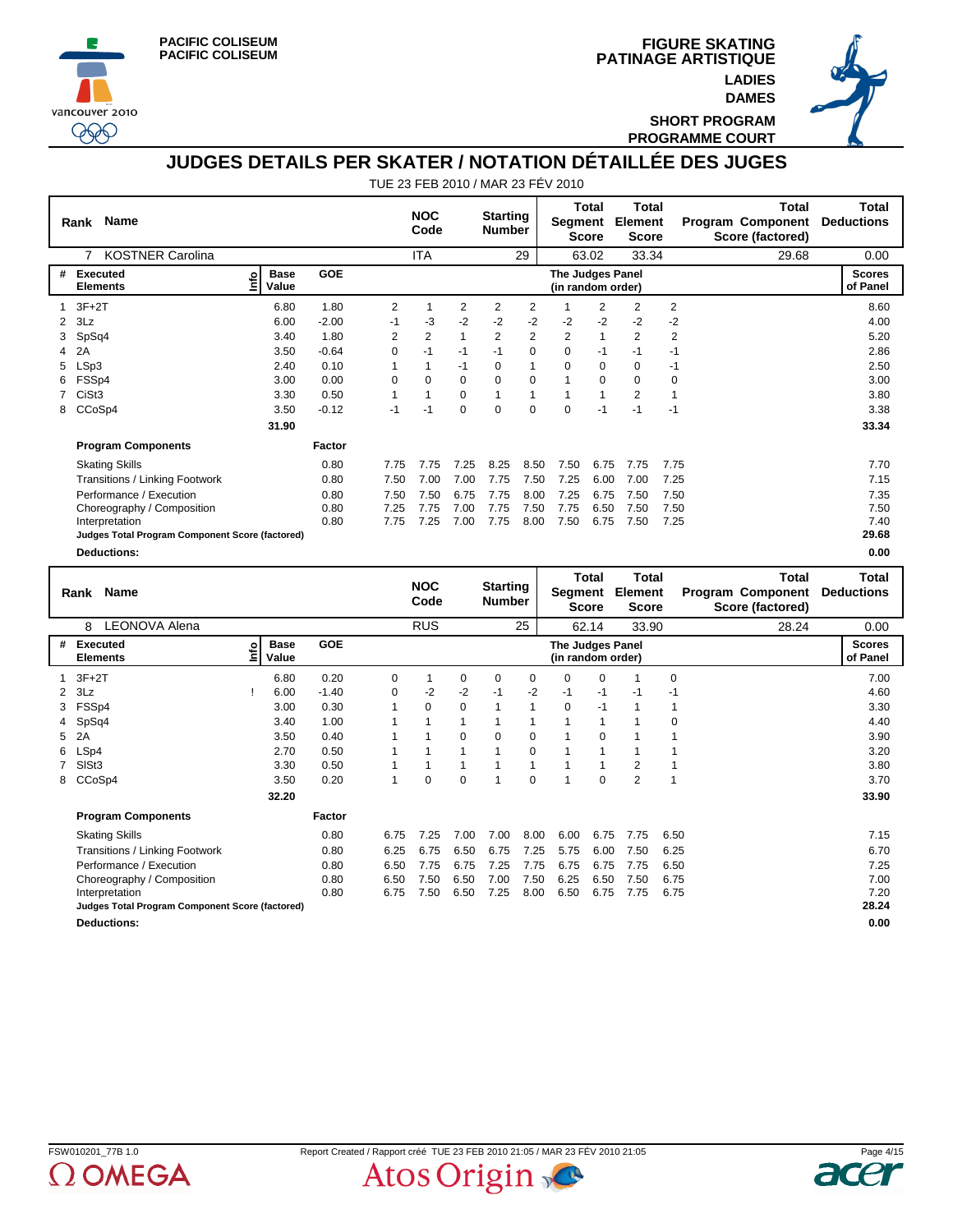



**PATINAGE ARTISTIQUE FIGURE SKATING LADIES DAMES**



**SHORT PROGRAM PROGRAMME COURT**

### **JUDGES DETAILS PER SKATER / NOTATION DÉTAILLÉE DES JUGES**

| GEO<br><b>GEDEVANISHVILI Elene</b><br>16<br>35.80<br>26.12<br>61.92<br>0.00<br>9<br>GOE<br><b>Executed</b><br><b>Base</b><br><b>Scores</b><br>#<br>The Judges Panel<br><u>lnfo</u><br><b>Elements</b><br>Value<br>of Panel<br>(in random order)<br>3Lz<br>$-2$<br>6.00<br>$-0.80$<br>0<br>0<br>$-1$<br>$\Omega$<br>5.20<br>$-1$<br>$-1$<br>$-1$<br>$-1$<br>1<br>$3T+3T$<br>8.00<br>0<br>$\Omega$<br>8.40<br>0.40<br>$\Omega$<br>$\mathbf{1}$<br>$\Omega$<br>0<br>1<br>1<br>-1<br>LSp3<br>0.60<br>2<br>2<br>3.00<br>2.40<br>1<br>1<br>3<br>1<br>1<br>SpSq4<br>2<br>3.40<br>1.00<br>4.40<br>1<br>1<br>2A<br>0.20<br>$\Omega$<br>3.70<br>3.50<br>$-1$<br>$\Omega$<br>$\Omega$<br>$\Omega$<br>$\Omega$<br>5<br>1<br>0<br>1<br>2<br>CCoSp4<br>3.50<br>0.40<br>0<br>$\Omega$<br>0<br>3.90<br>1<br>1<br>1<br>$\overline{2}$<br>SIS <sub>t3</sub><br>$\overline{2}$<br>$\overline{2}$<br>$\overline{2}$<br>0.80<br>$\overline{1}$<br>1<br>$\overline{2}$<br>3.30<br>4.10<br>1<br>FSSp4<br>$\mathbf 0$<br>$\mathbf 0$<br>3.00<br>0<br>$\mathbf 0$<br>0<br>$\Omega$<br>0.10<br>1<br>0<br>$\overline{1}$<br>3.10<br>8<br>33.10<br>35.80<br><b>Program Components</b><br>Factor<br><b>Skating Skills</b><br>0.80<br>6.75<br>6.50<br>6.50<br>6.75<br>6.50<br>6.50<br>7.00<br>6.60<br>6.75<br>6.50<br><b>Transitions / Linking Footwork</b><br>6.25<br>5.25<br>5.25<br>6.50<br>6.05<br>0.80<br>6.25<br>6.50<br>6.00<br>6.50<br>6.25<br>Performance / Execution<br>7.00<br>6.75<br>6.75<br>6.25<br>6.50<br>7.25<br>6.75<br>0.80<br>7.00<br>6.00<br>6.75<br>6.55<br>0.80<br>6.75<br>6.75<br>6.50<br>6.50<br>5.75<br>6.75<br>6.25<br>7.00<br>6.50<br>Choreography / Composition<br>7.00<br>6.25<br>7.50<br>6.70<br>0.80<br>7.00<br>6.75<br>6.50<br>6.75<br>6.00<br>6.50<br>Interpretation<br>26.12<br>Judges Total Program Component Score (factored)<br>0.00<br><b>Deductions:</b><br><b>Total</b><br><b>Total</b><br><b>Total</b><br>Total<br><b>NOC</b><br><b>Starting</b><br><b>Name</b><br>Segment<br>Element<br><b>Deductions</b><br>Program Component<br>Rank<br>Code<br><b>Number</b><br><b>Score</b><br><b>Score</b><br>Score (factored)<br><b>LEPISTO Laura</b><br><b>FIN</b><br>21<br>61.36<br>28.48<br>0.00<br>10<br>32.88 | Rank Name |  | <b>NOC</b><br>Code | <b>Starting</b><br><b>Number</b> | Segment | <b>Total</b><br><b>Score</b> | <b>Total</b><br>Element<br><b>Score</b> | <b>Total</b><br>Program Component<br>Score (factored) | <b>Total</b><br><b>Deductions</b> |
|-----------------------------------------------------------------------------------------------------------------------------------------------------------------------------------------------------------------------------------------------------------------------------------------------------------------------------------------------------------------------------------------------------------------------------------------------------------------------------------------------------------------------------------------------------------------------------------------------------------------------------------------------------------------------------------------------------------------------------------------------------------------------------------------------------------------------------------------------------------------------------------------------------------------------------------------------------------------------------------------------------------------------------------------------------------------------------------------------------------------------------------------------------------------------------------------------------------------------------------------------------------------------------------------------------------------------------------------------------------------------------------------------------------------------------------------------------------------------------------------------------------------------------------------------------------------------------------------------------------------------------------------------------------------------------------------------------------------------------------------------------------------------------------------------------------------------------------------------------------------------------------------------------------------------------------------------------------------------------------------------------------------------------------------------------------------------------------------------------------------------------------------------------------------------------------------------------------------------|-----------|--|--------------------|----------------------------------|---------|------------------------------|-----------------------------------------|-------------------------------------------------------|-----------------------------------|
|                                                                                                                                                                                                                                                                                                                                                                                                                                                                                                                                                                                                                                                                                                                                                                                                                                                                                                                                                                                                                                                                                                                                                                                                                                                                                                                                                                                                                                                                                                                                                                                                                                                                                                                                                                                                                                                                                                                                                                                                                                                                                                                                                                                                                       |           |  |                    |                                  |         |                              |                                         |                                                       |                                   |
|                                                                                                                                                                                                                                                                                                                                                                                                                                                                                                                                                                                                                                                                                                                                                                                                                                                                                                                                                                                                                                                                                                                                                                                                                                                                                                                                                                                                                                                                                                                                                                                                                                                                                                                                                                                                                                                                                                                                                                                                                                                                                                                                                                                                                       |           |  |                    |                                  |         |                              |                                         |                                                       |                                   |
|                                                                                                                                                                                                                                                                                                                                                                                                                                                                                                                                                                                                                                                                                                                                                                                                                                                                                                                                                                                                                                                                                                                                                                                                                                                                                                                                                                                                                                                                                                                                                                                                                                                                                                                                                                                                                                                                                                                                                                                                                                                                                                                                                                                                                       |           |  |                    |                                  |         |                              |                                         |                                                       |                                   |
|                                                                                                                                                                                                                                                                                                                                                                                                                                                                                                                                                                                                                                                                                                                                                                                                                                                                                                                                                                                                                                                                                                                                                                                                                                                                                                                                                                                                                                                                                                                                                                                                                                                                                                                                                                                                                                                                                                                                                                                                                                                                                                                                                                                                                       |           |  |                    |                                  |         |                              |                                         |                                                       |                                   |
|                                                                                                                                                                                                                                                                                                                                                                                                                                                                                                                                                                                                                                                                                                                                                                                                                                                                                                                                                                                                                                                                                                                                                                                                                                                                                                                                                                                                                                                                                                                                                                                                                                                                                                                                                                                                                                                                                                                                                                                                                                                                                                                                                                                                                       |           |  |                    |                                  |         |                              |                                         |                                                       |                                   |
|                                                                                                                                                                                                                                                                                                                                                                                                                                                                                                                                                                                                                                                                                                                                                                                                                                                                                                                                                                                                                                                                                                                                                                                                                                                                                                                                                                                                                                                                                                                                                                                                                                                                                                                                                                                                                                                                                                                                                                                                                                                                                                                                                                                                                       |           |  |                    |                                  |         |                              |                                         |                                                       |                                   |
|                                                                                                                                                                                                                                                                                                                                                                                                                                                                                                                                                                                                                                                                                                                                                                                                                                                                                                                                                                                                                                                                                                                                                                                                                                                                                                                                                                                                                                                                                                                                                                                                                                                                                                                                                                                                                                                                                                                                                                                                                                                                                                                                                                                                                       |           |  |                    |                                  |         |                              |                                         |                                                       |                                   |
|                                                                                                                                                                                                                                                                                                                                                                                                                                                                                                                                                                                                                                                                                                                                                                                                                                                                                                                                                                                                                                                                                                                                                                                                                                                                                                                                                                                                                                                                                                                                                                                                                                                                                                                                                                                                                                                                                                                                                                                                                                                                                                                                                                                                                       |           |  |                    |                                  |         |                              |                                         |                                                       |                                   |
|                                                                                                                                                                                                                                                                                                                                                                                                                                                                                                                                                                                                                                                                                                                                                                                                                                                                                                                                                                                                                                                                                                                                                                                                                                                                                                                                                                                                                                                                                                                                                                                                                                                                                                                                                                                                                                                                                                                                                                                                                                                                                                                                                                                                                       |           |  |                    |                                  |         |                              |                                         |                                                       |                                   |
|                                                                                                                                                                                                                                                                                                                                                                                                                                                                                                                                                                                                                                                                                                                                                                                                                                                                                                                                                                                                                                                                                                                                                                                                                                                                                                                                                                                                                                                                                                                                                                                                                                                                                                                                                                                                                                                                                                                                                                                                                                                                                                                                                                                                                       |           |  |                    |                                  |         |                              |                                         |                                                       |                                   |
|                                                                                                                                                                                                                                                                                                                                                                                                                                                                                                                                                                                                                                                                                                                                                                                                                                                                                                                                                                                                                                                                                                                                                                                                                                                                                                                                                                                                                                                                                                                                                                                                                                                                                                                                                                                                                                                                                                                                                                                                                                                                                                                                                                                                                       |           |  |                    |                                  |         |                              |                                         |                                                       |                                   |
|                                                                                                                                                                                                                                                                                                                                                                                                                                                                                                                                                                                                                                                                                                                                                                                                                                                                                                                                                                                                                                                                                                                                                                                                                                                                                                                                                                                                                                                                                                                                                                                                                                                                                                                                                                                                                                                                                                                                                                                                                                                                                                                                                                                                                       |           |  |                    |                                  |         |                              |                                         |                                                       |                                   |
|                                                                                                                                                                                                                                                                                                                                                                                                                                                                                                                                                                                                                                                                                                                                                                                                                                                                                                                                                                                                                                                                                                                                                                                                                                                                                                                                                                                                                                                                                                                                                                                                                                                                                                                                                                                                                                                                                                                                                                                                                                                                                                                                                                                                                       |           |  |                    |                                  |         |                              |                                         |                                                       |                                   |
|                                                                                                                                                                                                                                                                                                                                                                                                                                                                                                                                                                                                                                                                                                                                                                                                                                                                                                                                                                                                                                                                                                                                                                                                                                                                                                                                                                                                                                                                                                                                                                                                                                                                                                                                                                                                                                                                                                                                                                                                                                                                                                                                                                                                                       |           |  |                    |                                  |         |                              |                                         |                                                       |                                   |
|                                                                                                                                                                                                                                                                                                                                                                                                                                                                                                                                                                                                                                                                                                                                                                                                                                                                                                                                                                                                                                                                                                                                                                                                                                                                                                                                                                                                                                                                                                                                                                                                                                                                                                                                                                                                                                                                                                                                                                                                                                                                                                                                                                                                                       |           |  |                    |                                  |         |                              |                                         |                                                       |                                   |
|                                                                                                                                                                                                                                                                                                                                                                                                                                                                                                                                                                                                                                                                                                                                                                                                                                                                                                                                                                                                                                                                                                                                                                                                                                                                                                                                                                                                                                                                                                                                                                                                                                                                                                                                                                                                                                                                                                                                                                                                                                                                                                                                                                                                                       |           |  |                    |                                  |         |                              |                                         |                                                       |                                   |
|                                                                                                                                                                                                                                                                                                                                                                                                                                                                                                                                                                                                                                                                                                                                                                                                                                                                                                                                                                                                                                                                                                                                                                                                                                                                                                                                                                                                                                                                                                                                                                                                                                                                                                                                                                                                                                                                                                                                                                                                                                                                                                                                                                                                                       |           |  |                    |                                  |         |                              |                                         |                                                       |                                   |
|                                                                                                                                                                                                                                                                                                                                                                                                                                                                                                                                                                                                                                                                                                                                                                                                                                                                                                                                                                                                                                                                                                                                                                                                                                                                                                                                                                                                                                                                                                                                                                                                                                                                                                                                                                                                                                                                                                                                                                                                                                                                                                                                                                                                                       |           |  |                    |                                  |         |                              |                                         |                                                       |                                   |
|                                                                                                                                                                                                                                                                                                                                                                                                                                                                                                                                                                                                                                                                                                                                                                                                                                                                                                                                                                                                                                                                                                                                                                                                                                                                                                                                                                                                                                                                                                                                                                                                                                                                                                                                                                                                                                                                                                                                                                                                                                                                                                                                                                                                                       |           |  |                    |                                  |         |                              |                                         |                                                       |                                   |
|                                                                                                                                                                                                                                                                                                                                                                                                                                                                                                                                                                                                                                                                                                                                                                                                                                                                                                                                                                                                                                                                                                                                                                                                                                                                                                                                                                                                                                                                                                                                                                                                                                                                                                                                                                                                                                                                                                                                                                                                                                                                                                                                                                                                                       |           |  |                    |                                  |         |                              |                                         |                                                       |                                   |
|                                                                                                                                                                                                                                                                                                                                                                                                                                                                                                                                                                                                                                                                                                                                                                                                                                                                                                                                                                                                                                                                                                                                                                                                                                                                                                                                                                                                                                                                                                                                                                                                                                                                                                                                                                                                                                                                                                                                                                                                                                                                                                                                                                                                                       |           |  |                    |                                  |         |                              |                                         |                                                       |                                   |

|   | <b>LEPISTO Laura</b><br>10                      |                           |            |          | <b>FIN</b> |          |      | 21   |                                       | 61.36          | 32.88    |             | 28.48 | 0.00                      |
|---|-------------------------------------------------|---------------------------|------------|----------|------------|----------|------|------|---------------------------------------|----------------|----------|-------------|-------|---------------------------|
|   | # Executed<br><b>Elements</b>                   | <b>Base</b><br>۴<br>Value | <b>GOE</b> |          |            |          |      |      | The Judges Panel<br>(in random order) |                |          |             |       | <b>Scores</b><br>of Panel |
|   | $1$ 3T+2T                                       | 5.30                      | 1.00       |          |            | 2        |      |      |                                       | 2              |          |             |       | 6.30                      |
|   | $2$ 3Lo                                         | 5.00                      | 1.00       | $\Omega$ |            | $\Omega$ |      |      |                                       |                |          |             |       | 6.00                      |
|   | 3 FSSp4                                         | 3.00                      | 0.50       |          |            |          |      |      |                                       |                |          | 2           |       | 3.50                      |
|   | 4 LSp3                                          | 2.40                      | 0.50       |          |            |          |      |      |                                       | 1              | $\Omega$ |             |       | 2.90                      |
|   | 5 2A                                            | 3.50                      | 0.80       |          |            |          |      |      | 0                                     | 1              | 0        | 1           |       | 4.30                      |
| 6 | SpSq3                                           | 3.10                      | 0.60       | 0        |            | 2        |      |      | 0                                     |                |          | 2           |       | 3.70                      |
|   | SISt <sub>2</sub>                               | 2.30                      | 0.50       |          |            |          |      |      | 0                                     | $\overline{1}$ |          |             |       | 2.80                      |
| 8 | CCoSp4                                          | 3.50                      | $-0.12$    | 0        | 0          | $\Omega$ | $-1$ | 0    | $-1$                                  | $\mathbf 0$    | $-1$     | $\mathbf 0$ |       | 3.38                      |
|   |                                                 | 28.10                     |            |          |            |          |      |      |                                       |                |          |             |       | 32.88                     |
|   | <b>Program Components</b>                       |                           | Factor     |          |            |          |      |      |                                       |                |          |             |       |                           |
|   | <b>Skating Skills</b>                           |                           | 0.80       | 7.25     | 8.00       | 7.00     | 7.25 | 7.25 | 6.75                                  | 7.00           | 6.75     | 7.75        |       | 7.20                      |
|   | Transitions / Linking Footwork                  |                           | 0.80       | 6.75     | 7.75       | 6.75     | 6.50 | 7.00 | 6.75                                  | 7.25           | 6.50     | 7.00        |       | 6.80                      |
|   | Performance / Execution                         |                           | 0.80       | 7.25     | 7.75       | 7.00     | 7.25 | 7.50 | 6.75                                  | 7.50           | 7.00     | 7.50        |       | 7.25                      |
|   | Choreography / Composition                      |                           | 0.80       | 7.00     | 7.50       | 7.00     | 7.00 | 7.25 | 7.00                                  | 7.25           | 6.75     | 7.50        |       | 7.15                      |
|   | Interpretation                                  |                           | 0.80       | 7.25     | 7.75       | 6.75     | 7.00 | 7.25 | 7.00                                  | 7.00           | 7.00     | 7.75        |       | 7.20                      |
|   | Judges Total Program Component Score (factored) |                           |            |          |            |          |      |      |                                       |                |          |             |       | 28.48                     |
|   | <b>Deductions:</b>                              |                           |            |          |            |          |      |      |                                       |                |          |             |       | 0.00                      |



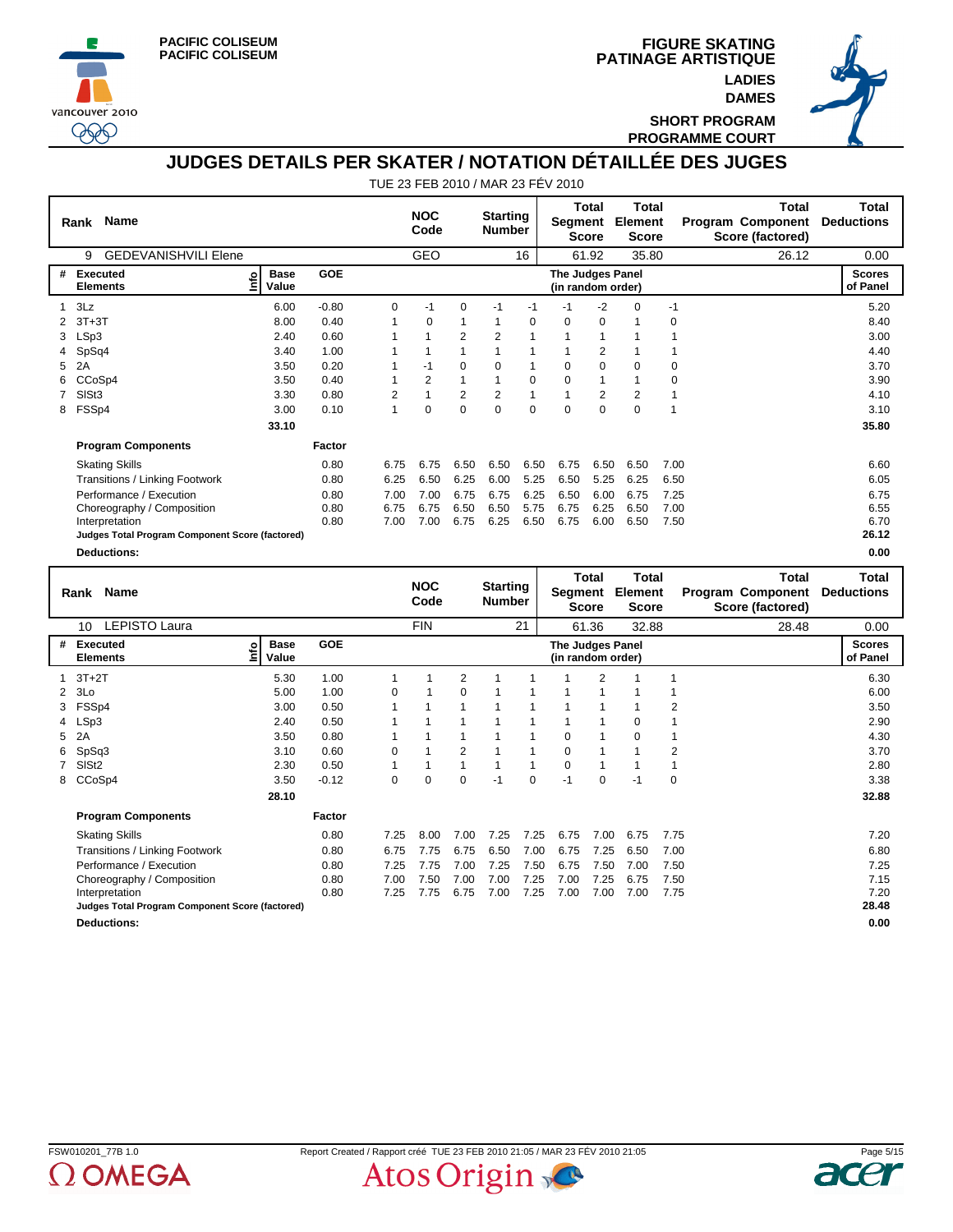





**SHORT PROGRAM PROGRAMME COURT**

## **JUDGES DETAILS PER SKATER / NOTATION DÉTAILLÉE DES JUGES**

|   | <b>Name</b><br>Rank                             |      |                      |         |                | <b>NOC</b><br>Code |                | <b>Starting</b><br><b>Number</b> |      | Segment                               | Total<br><b>Score</b> | Total<br>Element<br><b>Score</b> |                | Total<br><b>Program Component</b><br>Score (factored) | <b>Total</b><br><b>Deductions</b> |
|---|-------------------------------------------------|------|----------------------|---------|----------------|--------------------|----------------|----------------------------------|------|---------------------------------------|-----------------------|----------------------------------|----------------|-------------------------------------------------------|-----------------------------------|
|   | <b>SUZUKI Akiko</b><br>11                       |      |                      |         |                | <b>JPN</b>         |                |                                  | 24   |                                       | 61.02                 | 33.10                            |                | 27.92                                                 | 0.00                              |
| # | Executed<br><b>Elements</b>                     | ١nfo | <b>Base</b><br>Value | GOE     |                |                    |                |                                  |      | The Judges Panel<br>(in random order) |                       |                                  |                |                                                       | <b>Scores</b><br>of Panel         |
| 1 | 3F                                              |      | 5.50                 | $-2.20$ | -2             | $-2$               | $-3$           | -3                               | $-2$ | $-2$                                  | $-2$                  | $-2$                             | $-2$           |                                                       | 3.30                              |
| 2 | $3Lo+2T$                                        |      | 6.30                 | 0.40    | $\mathbf 0$    | 0                  | $\mathbf 0$    | 1                                | 0    | $\Omega$                              | $\mathbf{1}$          | 1                                | 1              |                                                       | 6.70                              |
| 3 | FCSp4                                           |      | 3.20                 | 0.20    |                | 1                  | $-2$           | 0                                | 0    |                                       | 1                     | 0                                |                |                                                       | 3.40                              |
|   | SpSq4                                           |      | 3.40                 | 1.00    |                |                    | $\mathbf{1}$   | 1                                | 1    |                                       | 1                     | $\mathbf 0$                      |                |                                                       | 4.40                              |
| 5 | 2A                                              |      | 3.50                 | 1.00    | 1              | 0                  | 1              | 1                                | 1    | 1                                     | $\overline{2}$        |                                  | $\mathbf 1$    |                                                       | 4.50                              |
| 6 | LSp4                                            |      | 2.70                 | 0.60    |                | 1                  | 1              | $\overline{2}$                   |      | 1                                     | 1                     |                                  | $\overline{2}$ |                                                       | 3.30                              |
|   | SISt3                                           |      | 3.30                 | 0.80    | $\overline{2}$ | 1                  | $\overline{2}$ | $\overline{2}$                   | 1    | $\overline{2}$                        | $\overline{2}$        | $\overline{2}$                   | $\mathbf{1}$   |                                                       | 4.10                              |
| 8 | CCoSp3                                          |      | 3.00                 | 0.40    | $\overline{2}$ | 1                  | $\overline{1}$ | $\Omega$                         | 1    | $\overline{ }$                        | $\overline{1}$        | $\Omega$                         | $\mathbf{1}$   |                                                       | 3.40                              |
|   |                                                 |      | 30.90                |         |                |                    |                |                                  |      |                                       |                       |                                  |                |                                                       | 33.10                             |
|   | <b>Program Components</b>                       |      |                      | Factor  |                |                    |                |                                  |      |                                       |                       |                                  |                |                                                       |                                   |
|   | <b>Skating Skills</b>                           |      |                      | 0.80    | 8.25           | 6.75               | 7.25           | 7.50                             | 7.25 | 6.75                                  | 8.25                  | 7.50                             | 6.75           |                                                       | 7.25                              |
|   | Transitions / Linking Footwork                  |      |                      | 0.80    | 8.00           | 6.25               | 6.00           | 7.00                             | 6.75 | 6.50                                  | 7.25                  | 7.00                             | 6.50           |                                                       | 6.70                              |
|   | Performance / Execution                         |      |                      | 0.80    | 8.00           | 6.75               | 6.50           | 7.50                             | 6.75 | 6.75                                  | 7.75                  | 7.50                             | 6.75           |                                                       | 7.05                              |
|   | Choreography / Composition                      |      |                      | 0.80    | 8.50           | 6.75               | 6.25           | 7.00                             | 7.00 | 7.00                                  | 7.50                  | 7.50                             | 6.50           |                                                       | 6.95                              |
|   | Interpretation                                  |      |                      | 0.80    | 8.25           | 7.00               | 6.75           | 7.25                             | 6.75 | 7.00                                  | 7.75                  | 7.00                             | 6.75           |                                                       | 6.95                              |
|   | Judges Total Program Component Score (factored) |      |                      |         |                |                    |                |                                  |      |                                       |                       |                                  |                |                                                       | 27.92                             |
|   | <b>Deductions:</b>                              |      |                      |         |                |                    |                |                                  |      |                                       |                       |                                  |                |                                                       | 0.00                              |
|   |                                                 |      |                      |         |                |                    |                |                                  |      |                                       | <b>Total</b>          | <b>Total</b>                     |                | <b>Total</b>                                          | <b>Total</b>                      |
|   | <b>Name</b><br>Rank                             |      |                      |         |                | <b>NOC</b><br>Code |                | <b>Starting</b><br><b>Number</b> |      | Segment                               | <b>Score</b>          | Element<br><b>Score</b>          |                | <b>Program Component</b><br>Score (factored)          | <b>Deductions</b>                 |
|   | <b>MAKAROVA Ksenia</b><br>12                    |      |                      |         |                | <b>RUS</b>         |                |                                  | 8    |                                       | 59.22                 | 35.46                            |                | 23.76                                                 | 0.00                              |
| # | Executed<br><b>Elements</b>                     | ۴ů   | <b>Base</b><br>Value | GOE     |                |                    |                |                                  |      | The Judges Panel<br>(in random order) |                       |                                  |                |                                                       | <b>Scores</b><br>of Panel         |

| # | Executed<br><u>lnfo</u><br><b>Elements</b>      | <b>Base</b><br>Value | <b>GOE</b> |      |      |          |          |      | The Judges Panel<br>(in random order) |             |          |                | <b>Scores</b><br>of Panel |
|---|-------------------------------------------------|----------------------|------------|------|------|----------|----------|------|---------------------------------------|-------------|----------|----------------|---------------------------|
|   | $1$ 3T+3T                                       | 8.00                 | 0.20       | $-1$ |      | $\Omega$ | $\Omega$ | 0    |                                       | $\Omega$    |          | 0              | 8.20                      |
|   | 2 3F                                            | 5.50                 | $-0.60$    | $-2$ | $-1$ | 0        | 0        | $-1$ | $-1$                                  | $-1$        | $\Omega$ | -1             | 4.90                      |
|   | 3 2A                                            | 3.50                 | 0.80       | 0    |      | 0        |          |      |                                       | 1           |          | $\mathbf 0$    | 4.30                      |
|   | 4 FSSp4                                         | 3.00                 | $-0.24$    | $-1$ | $-1$ | $-1$     | $-1$     |      | $-1$                                  | $\mathbf 0$ | -1       | 0              | 2.76                      |
|   | 5 SpSq4                                         | 3.40                 | 1.00       |      |      | 1        |          |      |                                       | 1           |          | 1              | 4.40                      |
|   | 6 CCoSp4                                        | 3.50                 | 0.60       |      | 2    | 1        |          |      |                                       |             | 2        | $\overline{2}$ | 4.10                      |
|   | 7 SISt3                                         | 3.30                 | 0.50       | 1    |      | 1        |          |      |                                       | 1           |          | $\mathbf 0$    | 3.80                      |
|   | 8 LSp4                                          | 2.70                 | 0.30       |      | -1   | $\Omega$ | 1        | 1    | $\mathbf 0$                           | 1           | $\Omega$ | 1              | 3.00                      |
|   |                                                 | 32.90                |            |      |      |          |          |      |                                       |             |          |                | 35.46                     |
|   | <b>Program Components</b>                       |                      | Factor     |      |      |          |          |      |                                       |             |          |                |                           |
|   | <b>Skating Skills</b>                           |                      | 0.80       | 5.75 | 6.00 | 5.75     | 6.25     | 6.50 | 6.00                                  | 6.50        | 6.50     | 6.00           | 6.20                      |
|   | Transitions / Linking Footwork                  |                      | 0.80       | 5.00 | 6.00 | 5.25     | 5.50     | 5.75 | 5.50                                  | 5.50        | 5.75     | 5.50           | 5.55                      |
|   | Performance / Execution                         |                      | 0.80       | 5.50 | 6.25 | 5.75     | 6.00     | 6.25 | 5.75                                  | 6.50        | 6.25     | 6.00           | 6.10                      |
|   | Choreography / Composition                      |                      | 0.80       | 5.00 | 6.25 | 5.50     | 5.75     | 6.00 | 5.00                                  | 5.75        | 6.25     | 5.75           | 5.85                      |
|   | Interpretation                                  |                      | 0.80       | 5.50 | 6.25 | 5.75     | 5.75     | 6.25 | 5.75                                  | 6.00        | 6.50     | 5.75           | 6.00                      |
|   | Judges Total Program Component Score (factored) |                      |            |      |      |          |          |      |                                       |             |          |                | 23.76                     |
|   | <b>Deductions:</b>                              |                      |            |      |      |          |          |      |                                       |             |          |                | 0.00                      |

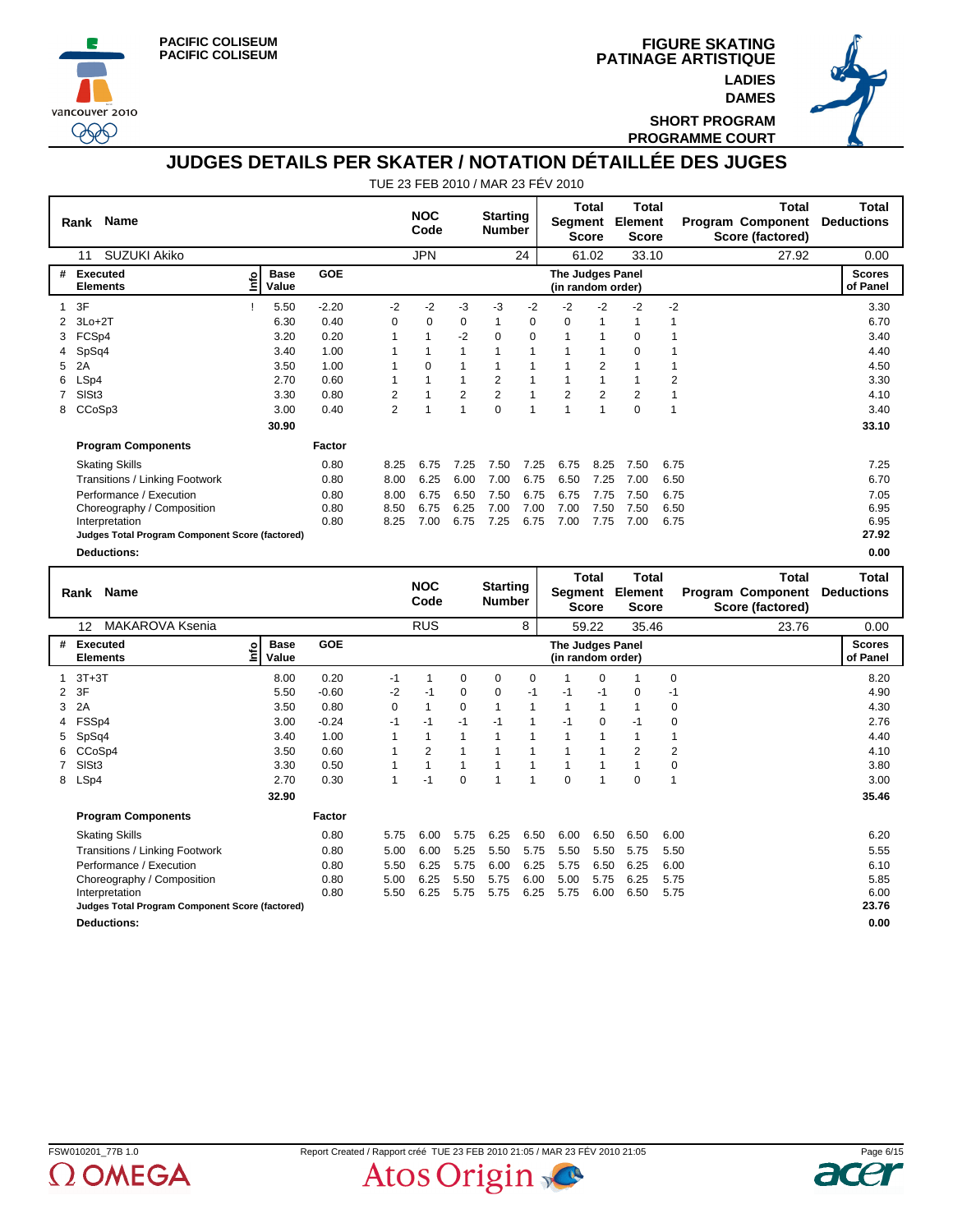

vancouver 2010 999





**SHORT PROGRAM PROGRAMME COURT**

## **JUDGES DETAILS PER SKATER / NOTATION DÉTAILLÉE DES JUGES**

|   | <b>Name</b><br>Rank                             |         |                      |            |              | <b>NOC</b><br>Code |              | <b>Starting</b><br><b>Number</b> |              | Segment                               | <b>Total</b><br><b>Score</b> | <b>Total</b><br>Element<br><b>Score</b> |              | <b>Total</b><br>Program Component<br>Score (factored) | <b>Total</b><br><b>Deductions</b> |
|---|-------------------------------------------------|---------|----------------------|------------|--------------|--------------------|--------------|----------------------------------|--------------|---------------------------------------|------------------------------|-----------------------------------------|--------------|-------------------------------------------------------|-----------------------------------|
|   | SEBESTYEN Julia<br>13                           |         |                      |            |              | <b>HUN</b>         |              |                                  | 27           |                                       | 57.46                        | 30.70                                   |              | 26.76                                                 | 0.00                              |
| # | <b>Executed</b><br><b>Elements</b>              | Lid     | <b>Base</b><br>Value | <b>GOE</b> |              |                    |              |                                  |              | The Judges Panel<br>(in random order) |                              |                                         |              |                                                       | <b>Scores</b><br>of Panel         |
| 1 | $3Lz + 2T$                                      |         | 7.30                 | 0.40       | $\mathbf{1}$ | -1                 | 1            | 1                                | 1            | 0                                     | $\mathbf{1}$                 | -1                                      | 1            |                                                       | 7.70                              |
| 2 | 3F<                                             | $\prec$ | 1.70                 | $-1.00$    | -3           | -3                 | -3           | -3                               | -2           | -3                                    | -3                           | -3                                      | -3           |                                                       | 0.70                              |
| 3 | FCSp4                                           |         | 3.20                 | 0.30       | $\mathbf{1}$ | $\Omega$           | 0            | $\mathbf{1}$                     | $\mathbf{1}$ | $\Omega$                              | $\mathbf{1}$                 | $\mathbf{1}$                            | $\mathbf{1}$ |                                                       | 3.50                              |
|   | SpSq4                                           |         | 3.40                 | 1.00       | 1            | 1                  | 1            | $\mathbf{1}$                     | 0            | $\mathbf{1}$                          | $\mathbf{1}$                 | 1                                       | $\mathbf{1}$ |                                                       | 4.40                              |
| 5 | 2A                                              |         | 3.50                 | 1.00       | 1            | $\mathbf{1}$       | $\mathbf{1}$ | $\mathbf{1}$                     | $\mathbf{1}$ | $\mathbf{1}$                          | $\Omega$                     | 1                                       | $\mathbf 0$  |                                                       | 4.50                              |
| 6 | LSp3                                            |         | 2.40                 | 0.10       | $\mathbf{1}$ | $\Omega$           | $\Omega$     | $\Omega$                         | $-1$         | 1                                     | $\Omega$                     | $\Omega$                                | $\mathbf 0$  |                                                       | 2.50                              |
| 7 | CiSt3                                           |         | 3.30                 | 0.40       | $\mathbf{1}$ | 1                  | 1            | $\Omega$                         | $\mathbf 0$  | $\mathbf 0$                           | $\mathbf{1}$                 | $\mathbf{1}$                            | $\mathbf 0$  |                                                       | 3.70                              |
| 8 | CCoSp4                                          |         | 3.50                 | 0.20       | $\mathbf{1}$ | $\Omega$           | $\Omega$     | $\Omega$                         | $\mathbf{1}$ | $\mathbf{1}$                          | $\mathbf{1}$                 | $\Omega$                                | $\mathbf 0$  |                                                       | 3.70                              |
|   |                                                 |         | 28.30                |            |              |                    |              |                                  |              |                                       |                              |                                         |              |                                                       | 30.70                             |
|   | <b>Program Components</b>                       |         |                      | Factor     |              |                    |              |                                  |              |                                       |                              |                                         |              |                                                       |                                   |
|   | <b>Skating Skills</b>                           |         |                      | 0.80       | 8.25         | 6.50               | 6.75         | 6.50                             | 6.25         | 7.00                                  | 7.50                         | 6.75                                    | 6.75         |                                                       | 6.90                              |
|   | Transitions / Linking Footwork                  |         |                      | 0.80       | 7.75         | 6.25               | 6.25         | 6.00                             | 5.75         | 6.00                                  | 7.00                         | 5.50                                    | 6.25         |                                                       | 6.30                              |
|   | Performance / Execution                         |         |                      | 0.80       | 8.50         | 6.25               | 6.50         | 6.25                             | 6.00         | 6.75                                  | 7.50                         | 7.00                                    | 6.50         |                                                       | 6.80                              |
|   | Choreography / Composition                      |         |                      | 0.80       | 8.00         | 6.50               | 6.25         | 6.50                             | 5.75         | 7.00                                  | 6.75                         | 6.75                                    | 6.50         |                                                       | 6.70                              |
|   | Interpretation                                  |         |                      | 0.80       | 8.25         | 6.25               | 6.50         | 6.75                             | 5.75         | 6.75                                  | 7.00                         | 6.75                                    | 6.25         |                                                       | 6.75                              |
|   | Judges Total Program Component Score (factored) |         |                      |            |              |                    |              |                                  |              |                                       |                              |                                         |              |                                                       | 26.76                             |
|   | <b>Deductions:</b>                              |         |                      |            |              |                    |              |                                  |              |                                       |                              |                                         |              |                                                       | 0.00                              |
|   |                                                 |         |                      |            |              |                    |              |                                  |              |                                       | <b>Total</b>                 | <b>Total</b>                            |              | <b>Total</b>                                          | <b>Total</b>                      |
|   | <b>Name</b><br>Rank                             |         |                      |            |              | <b>NOC</b><br>Code |              | <b>Starting</b><br><b>Number</b> |              |                                       | <b>Score</b>                 | Segment Element<br><b>Score</b>         |              | Program Component<br>Score (factored)                 | <b>Deductions</b>                 |
|   | PHANEUF Cynthia<br>14                           |         |                      |            |              | CAN                |              |                                  | 15           |                                       | 57.16                        | 31.80                                   |              | 26.36                                                 | $-1.00$                           |
| # | <b>Executed</b><br><b>Elements</b>              | ۴ů      | <b>Base</b><br>Value | <b>GOE</b> |              |                    |              |                                  |              | The Judges Panel<br>(in random order) |                              |                                         |              |                                                       | <b>Scores</b><br>of Panel         |
| 1 | 2A                                              |         | 3.50                 | 1.00       | 1            | $\mathbf{1}$       | 0            | $\mathbf{1}$                     | 2            | 1                                     | $\mathbf{1}$                 | $\mathbf{1}$                            | $\mathbf{1}$ |                                                       | 4.50                              |
| 2 | $3Lz + 2T$                                      |         | 7.30                 | $-1.00$    | $-1$         | $-1$               | $-1$         | $-1$                             | 0            | 0                                     | $-1$                         | $\mathbf 0$                             | $-1$         |                                                       | 6.30                              |
| 3 | 3T                                              |         | 4.00                 | 1.00       | 1            | 1                  | $\mathbf{1}$ | 1                                | 2            | $\mathbf 0$                           | $\mathbf{1}$                 | 1                                       | $\mathbf{1}$ |                                                       | 5.00                              |
|   | FSSp4                                           |         | 3.00                 | 0.20       | 0            | $\Omega$           | 1            | 0                                | $\mathbf{1}$ | $\mathbf{1}$                          | $\mathbf{1}$                 | 1                                       | $\mathbf 0$  |                                                       | 3.20                              |
| 5 | SISt3                                           |         | 3.30                 | $-2.10$    | -3           | -3                 | $-3$         | -3                               | $-2$         | $-2$                                  | -3                           | -3                                      | -3           |                                                       | 1.20                              |
| 6 | SpSq4                                           |         | 3.40                 | 1.00       | $\mathbf{1}$ | $\mathbf{1}$       | $\mathbf{1}$ | $\mathbf{1}$                     | $\mathbf{1}$ | $\mathbf{1}$                          | $\mathbf{1}$                 | $\mathbf{1}$                            | $\mathbf{1}$ |                                                       | 4.40                              |
|   | CCoSp4                                          |         | 3.50                 | 0.50       | 1            | 1                  | $\mathbf{1}$ | $\mathbf{1}$                     | $\mathbf{1}$ | $\mathbf{1}$                          | $\mathbf{1}$                 | $\mathbf 1$                             | 1            |                                                       | 4.00                              |
| 8 | LSp4                                            |         | 2.70                 | 0.50       | 1            | 1                  | 1            | 1                                | 1            | 1                                     | $\overline{2}$               | 1                                       | 1            |                                                       | 3.20                              |
|   |                                                 |         | <b>20.70.</b>        |            |              |                    |              |                                  |              |                                       |                              |                                         |              |                                                       | <b>24.00</b>                      |



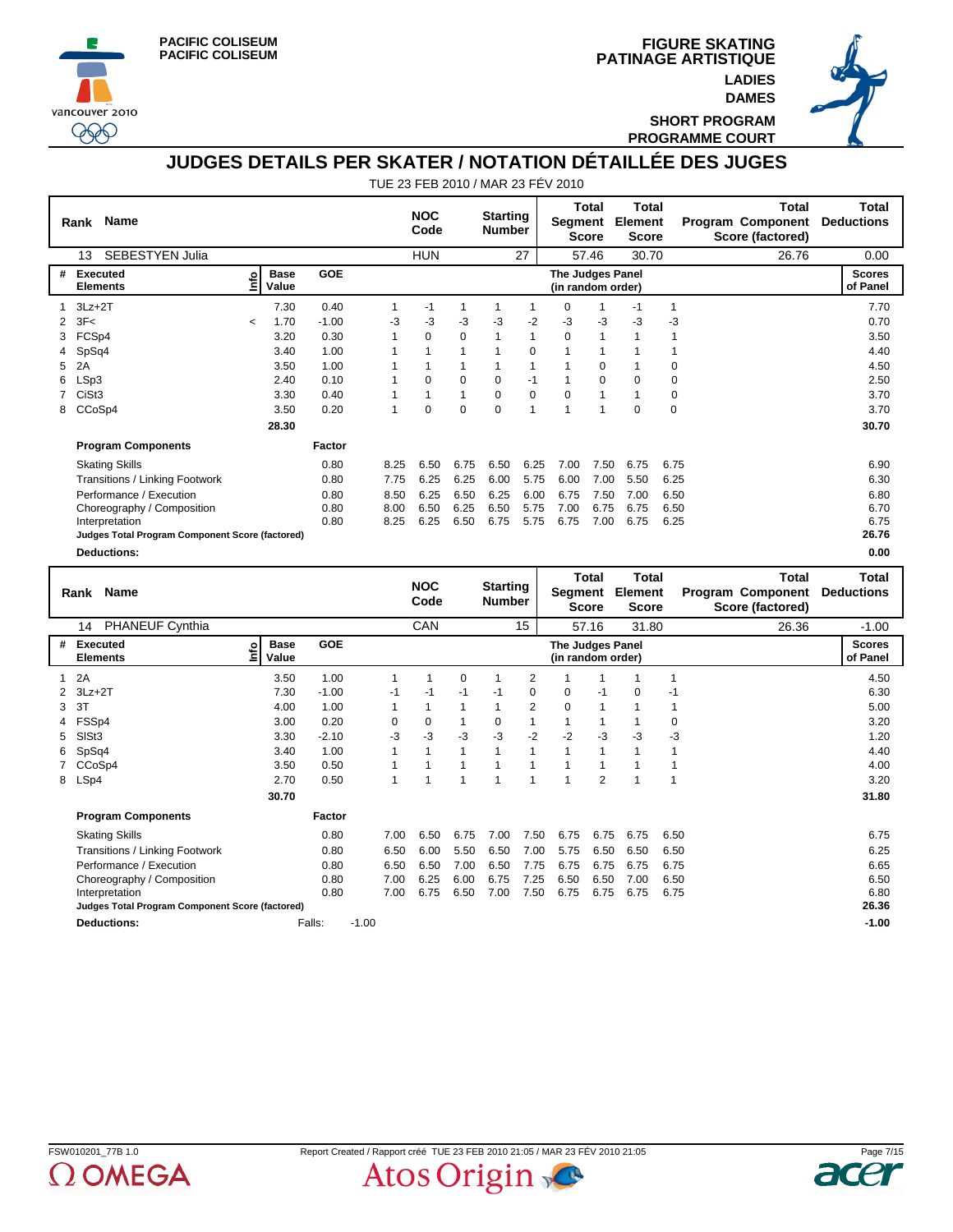





**SHORT PROGRAM PROGRAMME COURT**

## **JUDGES DETAILS PER SKATER / NOTATION DÉTAILLÉE DES JUGES**

|   | <b>Name</b><br>Rank                             |         |                      |            |              | <b>NOC</b><br>Code |              | <b>Starting</b><br><b>Number</b> |              | Segment                               | <b>Total</b><br><b>Score</b> | <b>Total</b><br><b>Element</b><br><b>Score</b> |             | <b>Total</b><br>Program Component<br>Score (factored) | Total<br><b>Deductions</b>        |
|---|-------------------------------------------------|---------|----------------------|------------|--------------|--------------------|--------------|----------------------------------|--------------|---------------------------------------|------------------------------|------------------------------------------------|-------------|-------------------------------------------------------|-----------------------------------|
|   | <b>MEIER Sarah</b><br>15                        |         |                      |            |              | <b>SUI</b>         |              |                                  | 17           |                                       | 56.70                        | 30.70                                          |             | 26.00                                                 | 0.00                              |
| # | <b>Executed</b><br><b>Elements</b>              | ۴o      | <b>Base</b><br>Value | <b>GOE</b> |              |                    |              |                                  |              | The Judges Panel<br>(in random order) |                              |                                                |             |                                                       | <b>Scores</b><br>of Panel         |
|   | $3Lz + 2T$                                      |         | 7.30                 | 0.40       | 0            |                    | $\mathbf 0$  | 0                                | 0            | $\Omega$                              |                              |                                                | 1           |                                                       | 7.70                              |
| 2 | 3S                                              |         | 4.50                 | 0.20       | 0            | $\mathbf 0$        | $\mathbf 0$  | 0                                |              |                                       |                              | 0                                              | 0           |                                                       | 4.70                              |
| 3 | CCoSp4                                          |         | 3.50                 | 0.50       | 1            | $\overline{2}$     | $\mathbf{1}$ | 1                                | 1            |                                       | $\overline{1}$               | 1                                              | 1           |                                                       | 4.00                              |
| 4 | SpSq4                                           |         | 3.40                 | 0.80       | 1            | 1                  | 1            | 0                                | $\mathbf{1}$ |                                       | 1                            |                                                | 0           |                                                       | 4.20                              |
| 5 | 2A<                                             | $\prec$ | 0.80                 | $-0.40$    | $-2$         | $-2$               | $-2$         | $-2$                             | $-2$         | $-2$                                  | $-2$                         | $-2$                                           | $-2$        |                                                       | 0.40                              |
|   | FCSp4                                           |         | 3.20                 | 0.40       |              | 0                  | 0            | 1                                | 1            | 0                                     | 0                            | 1                                              | 1           |                                                       | 3.60                              |
|   | SISt <sub>3</sub>                               |         | 3.30                 | 0.30       | $\mathbf{1}$ | 1                  | 1            | $\Omega$                         | $\mathbf 0$  | 1                                     | $\mathbf{1}$                 | 2                                              | $\mathbf 0$ |                                                       | 3.60                              |
| 8 | LSp3                                            |         | 2.40                 | 0.10       | 0            | 0                  | $\Omega$     | $\Omega$                         | $\mathbf 0$  | $\Omega$                              | $\overline{1}$               | $\overline{2}$                                 | 1           |                                                       | 2.50                              |
|   |                                                 |         | 28.40                |            |              |                    |              |                                  |              |                                       |                              |                                                |             |                                                       | 30.70                             |
|   | <b>Program Components</b>                       |         |                      | Factor     |              |                    |              |                                  |              |                                       |                              |                                                |             |                                                       |                                   |
|   | <b>Skating Skills</b>                           |         |                      | 0.80       | 6.25         | 6.75               | 6.50         | 6.25                             | 6.75         | 6.50                                  | 6.25                         | 6.75                                           | 7.00        |                                                       | 6.60                              |
|   | Transitions / Linking Footwork                  |         |                      | 0.80       | 6.00         | 6.00               | 6.25         | 6.00                             | 6.50         | 6.00                                  | 6.50                         | 6.00                                           | 6.75        |                                                       | 6.10                              |
|   | Performance / Execution                         |         |                      | 0.80       | 6.75         | 6.75               | 6.50         | 6.00                             | 6.75         | 6.25                                  | 7.50                         | 6.75                                           | 7.00        |                                                       | 6.65                              |
|   | Choreography / Composition                      |         |                      | 0.80       | 6.50         | 6.50               | 6.75         | 6.25                             | 6.50         | 6.25                                  | 6.75                         | 6.75                                           | 6.50        |                                                       | 6.45                              |
|   | Interpretation                                  |         |                      | 0.80       | 6.50         | 6.75               | 6.75         | 6.25                             | 6.75         | 6.50                                  | 6.75                         | 7.00                                           | 7.00        |                                                       | 6.70                              |
|   | Judges Total Program Component Score (factored) |         |                      |            |              |                    |              |                                  |              |                                       |                              |                                                |             |                                                       | 26.00                             |
|   | <b>Deductions:</b>                              |         |                      |            |              |                    |              |                                  |              |                                       |                              |                                                |             |                                                       | 0.00                              |
|   | <b>Name</b><br>Rank                             |         |                      |            |              | <b>NOC</b><br>Code |              | <b>Starting</b><br><b>Number</b> |              | Segment                               | <b>Total</b><br><b>Score</b> | <b>Total</b><br>Element<br><b>Score</b>        |             | <b>Total</b><br>Program Component<br>Score (factored) | <b>Total</b><br><b>Deductions</b> |
|   | <b>KWAK Min-Jung</b><br>16                      |         |                      |            |              | <b>KOR</b>         |              |                                  | 9            |                                       | 53.16                        | 31.40                                          |             | 21.76                                                 | 0.00                              |
|   |                                                 |         |                      |            |              |                    |              |                                  |              |                                       |                              |                                                |             |                                                       |                                   |

|   | 16<br>KWAK Min-Jung                             |                            |            |                                       | <b>KOR</b> |      |          | 9              |                | 53.16 | 31.40          |             | 21.76 | 0.00                      |
|---|-------------------------------------------------|----------------------------|------------|---------------------------------------|------------|------|----------|----------------|----------------|-------|----------------|-------------|-------|---------------------------|
| # | Executed<br><b>Elements</b>                     | <b>Base</b><br>۴ò<br>Value | <b>GOE</b> | The Judges Panel<br>(in random order) |            |      |          |                |                |       |                |             |       | <b>Scores</b><br>of Panel |
|   | $3Lz + 2T$                                      | 7.30                       | 0.00       | 0                                     | 0          | 0    | 0        | 0              | $\mathbf 0$    | 0     | -1             | $\mathbf 0$ |       | 7.30                      |
|   | 2 3S                                            | 4.50                       | $-0.80$    | $-1$                                  | -1         | $-1$ | $-1$     | -1             | -1             | 0     | $\Omega$       | $-1$        |       | 3.70                      |
|   | 3 SpSq4                                         | 3.40                       | 0.80       | $\Omega$                              | $\Omega$   | 0    | $\Omega$ | 1              |                | 1     | 2              | 1           |       | 4.20                      |
|   | 4 2A                                            | 3.50                       | 0.00       | 0                                     | -1         | 0    | $\Omega$ | 0              | $\mathbf 0$    | 0     | $\Omega$       | $\mathbf 0$ |       | 3.50                      |
|   | 5 FSSp4                                         | 3.00                       | 0.00       | 0                                     | $\Omega$   | 0    | $\Omega$ | $\mathbf 0$    | $\mathbf 0$    | 0     | 0              | 0           |       | 3.00                      |
|   | 6 LSp4                                          | 2.70                       | 0.70       | $\overline{2}$                        |            | 1    |          | 1              | $\overline{2}$ | 1     | 2              |             |       | 3.40                      |
|   | SISt <sub>2</sub>                               | 2.30                       | 0.00       | $\Omega$                              | $\Omega$   | 0    | $\Omega$ | 0              | $\Omega$       | 0     |                | $\mathbf 0$ |       | 2.30                      |
|   | 8 CCoSp4                                        | 3.50                       | 0.50       |                                       |            | 0    |          | $\overline{ }$ |                | и     | $\overline{2}$ |             |       | 4.00                      |
|   |                                                 | 30.20                      |            |                                       |            |      |          |                |                |       |                |             |       | 31.40                     |
|   | <b>Program Components</b>                       |                            | Factor     |                                       |            |      |          |                |                |       |                |             |       |                           |
|   | <b>Skating Skills</b>                           |                            | 0.80       | 6.50                                  | 4.75       | 5.00 | 5.00     | 5.75           | 5.50           | 5.50  | 6.25           | 5.25        |       | 5.65                      |
|   | Transitions / Linking Footwork                  |                            | 0.80       | 6.00                                  | 5.00       | 4.50 | 4.75     | 5.25           | 5.00           | 4.75  | 5.50           | 4.75        |       | 5.05                      |
|   | Performance / Execution                         |                            | 0.80       | 6.75                                  | 5.50       | 4.75 | 5.25     | 5.75           | 5.75           | 5.75  | 5.75           | 5.25        |       | 5.65                      |
|   | Choreography / Composition                      |                            | 0.80       | 6.25                                  | 4.50       | 4.75 | 5.25     | 5.50           | 5.50           | 5.00  | 5.75           | 5.00        |       | 5.40                      |
|   | Interpretation                                  |                            | 0.80       | 6.75                                  | 5.00       | 4.50 | 5.25     | 5.50           | 5.00           | 5.75  | 5.50           | 5.25        |       | 5.45                      |
|   | Judges Total Program Component Score (factored) |                            |            |                                       |            |      |          |                |                |       |                |             |       | 21.76                     |
|   | <b>Deductions:</b>                              |                            |            |                                       |            |      |          |                |                |       |                |             |       | 0.00                      |



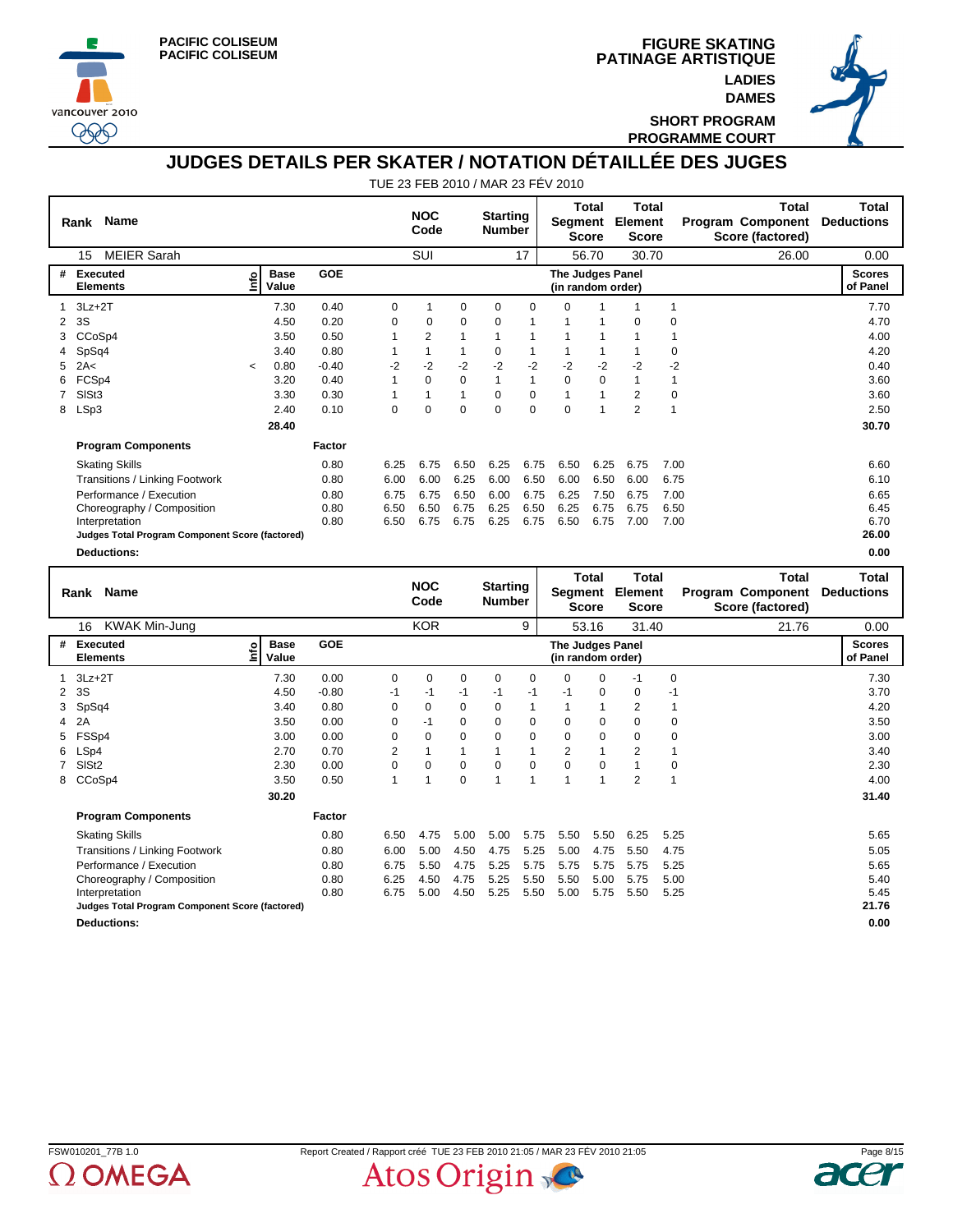



**PATINAGE ARTISTIQUE FIGURE SKATING LADIES DAMES**



**SHORT PROGRAM PROGRAMME COURT**

### **JUDGES DETAILS PER SKATER / NOTATION DÉTAILLÉE DES JUGES**

TUE 23 FEB 2010 / MAR 23 FÉV 2010

| <b>Name</b><br>Rank                             |                          |                      |              |                |            | <b>NOC</b><br>Code |              | <b>Starting</b><br><b>Number</b> |              |                                       | Total<br><b>Score</b> | Total<br>Segment Element<br><b>Score</b> |              | Total<br><b>Program Component</b><br>Score (factored) | Total<br><b>Deductions</b> |
|-------------------------------------------------|--------------------------|----------------------|--------------|----------------|------------|--------------------|--------------|----------------------------------|--------------|---------------------------------------|-----------------------|------------------------------------------|--------------|-------------------------------------------------------|----------------------------|
| <b>KORPI Kiira</b><br>17                        |                          |                      |              |                | <b>FIN</b> |                    |              |                                  | 19           |                                       | 52.96                 | 27.72                                    |              | 26.24                                                 | $-1.00$                    |
| #<br><b>Executed</b><br><b>Elements</b>         | ۴ô                       | <b>Base</b><br>Value | <b>GOE</b>   |                |            |                    |              |                                  |              | The Judges Panel<br>(in random order) |                       |                                          |              |                                                       | <b>Scores</b><br>of Panel  |
| 3Lz<+COMBO<br>$\mathbf{1}$                      | $\overline{\phantom{a}}$ | 1.90                 | $-1.00$      | -3             |            | -3                 | -3           | -3                               | -3           | -3                                    | -3                    | -3                                       | $-3$         |                                                       | 0.90                       |
| 3Lo<br>2                                        |                          | 5.00                 | 0.80         | $\mathbf{1}$   |            | $\overline{0}$     | 0            | 0                                | $\mathbf{1}$ | $\mathbf{1}$                          | $\mathbf 0$           | $\mathbf{1}$                             | $\mathbf{1}$ |                                                       | 5.80                       |
| LSp3<br>3                                       |                          | 2.40                 | 0.30         | 1              |            | $\mathbf{1}$       | $\mathbf{1}$ | $\Omega$                         | $\mathbf{1}$ | 1                                     | $\Omega$              | $\mathbf{1}$                             | 0            |                                                       | 2.70                       |
| 2A<br>4                                         |                          | 3.50                 | $-0.48$      | $-1$           |            | $-1$               | $-1$         | $-1$                             | $\mathbf 0$  | $-1$                                  | 0                     | $\mathbf 0$                              | $-1$         |                                                       | 3.02                       |
| SpSq4<br>5                                      |                          | 3.40                 | 0.80         | 1              |            | $\mathbf{1}$       | $\mathbf{1}$ | $\mathbf{1}$                     | 1            | 1                                     | 0                     | $\mathbf{1}$                             | 0            |                                                       | 4.20                       |
| FSSp4<br>6                                      |                          | 3.00                 | 0.40         | $\overline{0}$ |            | 0                  | 0            | $\mathbf{1}$                     | $\mathbf{1}$ | $\mathbf 0$                           | $\mathbf{1}$          | $\mathbf{1}$                             | 1            |                                                       | 3.40                       |
| SISt <sub>3</sub><br>$\overline{7}$             |                          | 3.30                 | 0.40         | 1              |            | 0                  | 0            | $\mathbf{1}$                     | $\mathbf 0$  | $\mathbf 0$                           | $\mathbf{1}$          | $\overline{2}$                           | 1            |                                                       | 3.70                       |
| CCoSp4<br>8                                     |                          | 3.50                 | 0.50         | 1              |            | 1                  | 1            | $\mathbf{1}$                     | 1            | 1                                     | $\mathbf{1}$          | $\overline{2}$                           | $\Omega$     |                                                       | 4.00                       |
|                                                 |                          | 26.00                |              |                |            |                    |              |                                  |              |                                       |                       |                                          |              |                                                       | 27.72                      |
| <b>Program Components</b>                       |                          |                      | Factor       |                |            |                    |              |                                  |              |                                       |                       |                                          |              |                                                       |                            |
| <b>Skating Skills</b>                           |                          |                      | 0.80         | 6.75           |            | 6.25               | 7.00         | 6.25                             | 7.00         | 7.00                                  | 6.25                  | 7.00                                     | 6.75         |                                                       | 6.75                       |
| Transitions / Linking Footwork                  |                          |                      | 0.80         | 6.50           |            | 6.50               | 6.50         | 5.75                             | 6.50         | 6.75                                  | 6.00                  | 6.25                                     | 6.25         |                                                       | 6.30                       |
| Performance / Execution                         |                          |                      | 0.80         | 6.50           |            | 6.25               | 6.75         | 6.00                             | 7.25         | 6.50                                  | 6.00                  | 6.75                                     | 6.75         |                                                       | 6.50                       |
| Choreography / Composition                      |                          |                      | 0.80         | 6.50           |            | 6.50               | 6.75         | 5.75                             | 6.50         | 6.75                                  | 6.50                  | 6.75                                     | 6.75         |                                                       | 6.60                       |
| Interpretation                                  |                          |                      | 0.80         | 6.50           |            | 6.50               | 7.00         | 6.25                             | 7.00         | 6.75                                  | 6.50                  | 7.00                                     | 6.50         |                                                       | 6.65                       |
| Judges Total Program Component Score (factored) |                          |                      |              |                |            |                    |              |                                  |              |                                       |                       |                                          |              |                                                       | 26.24                      |
| <b>Deductions:</b>                              |                          |                      | Falls:       | $-1.00$        |            |                    |              |                                  |              |                                       |                       |                                          |              |                                                       | $-1.00$                    |
|                                                 |                          |                      |              |                |            |                    |              |                                  |              |                                       |                       |                                          |              |                                                       |                            |
|                                                 |                          |                      |              |                |            |                    |              |                                  |              |                                       | <b>Total</b>          | <b>Total</b>                             |              | <b>Total</b>                                          | <b>Total</b>               |
| Name<br>Rank                                    |                          |                      |              |                |            | <b>NOC</b><br>Code |              | <b>Starting</b><br><b>Number</b> |              |                                       | <b>Score</b>          | Segment Element<br><b>Score</b>          |              | Program Component<br>Score (factored)                 | <b>Deductions</b>          |
| <b>LEE Cheltzie</b><br>18                       |                          |                      |              |                |            | <b>AUS</b>         |              |                                  | 5            |                                       | 52.16                 | 30.72                                    |              | 21.44                                                 | 0.00                       |
| Executed<br>#<br><b>Elements</b>                | ١ů                       | <b>Base</b><br>Value | <b>GOE</b>   |                |            |                    |              |                                  |              | The Judges Panel<br>(in random order) |                       |                                          |              |                                                       | <b>Scores</b><br>of Panel  |
| SpSq4<br>1                                      |                          | 3.40                 | 1.00         | 1              |            | $\mathbf{1}$       | 1            | $\mathbf{1}$                     | 1            | 1                                     | 1                     | $\mathbf 0$                              | 0            |                                                       | 4.40                       |
| $\overline{2}$<br>$3S+2T$                       |                          | 5.80                 | 0.80         | $\Omega$       |            | $\mathbf{1}$       | $\mathbf{1}$ | $\mathbf{1}$                     | $\mathbf{1}$ | $\Omega$                              | $\mathbf{1}$          | $\mathbf{1}$                             | $\mathbf{1}$ |                                                       | 6.60                       |
| 3T<br>3                                         |                          | 4.00                 | 1.00         | 1              |            | $\mathbf{1}$       | 1            | $\mathbf{1}$                     | 1            | 1                                     | 1                     | $\mathbf{1}$                             | 0            |                                                       | 5.00                       |
| CCoSp4<br>4                                     |                          | 3.50                 | 0.00         | 0              |            | 0                  | 0            | 0                                | $\mathbf 0$  | $\Omega$                              | 0                     | $\mathbf 0$                              | 0            |                                                       | 3.50                       |
| 5<br>2A                                         |                          | 3.50                 | 0.00         | 1              |            | 0                  | 0            | $-1$                             | 1            | 0                                     | $\overline{0}$        | $\mathbf 0$                              | 0            |                                                       | 3.50                       |
| FSSp4<br>6                                      |                          | 3.00                 | 0.20         | 1              |            | 1                  | 1            | $\Omega$                         | $\Omega$     | $\Omega$                              | $\Omega$              | $\Omega$                                 | 0            |                                                       | 3.20                       |
| SIS <sub>t2</sub><br>$\overline{7}$             |                          | 2.30                 | 0.00         | $\Omega$       |            | $\Omega$           | 0            | $-1$                             | $\Omega$     | 1                                     | $\Omega$              | $\Omega$                                 | $\mathbf 0$  |                                                       | 2.30                       |
| LSp3<br>8                                       |                          | 2.40                 | $-0.18$      | $-1$           |            | 0                  | $-1$         | $-1$                             | $\Omega$     | $\Omega$                              | $\Omega$              | $-1$                                     | $-1$         |                                                       | 2.22                       |
|                                                 |                          | 27.90                |              |                |            |                    |              |                                  |              |                                       |                       |                                          |              |                                                       | 30.72                      |
| <b>Program Components</b>                       |                          |                      | Factor       |                |            |                    |              |                                  |              |                                       |                       |                                          |              |                                                       |                            |
| <b>Skating Skills</b>                           |                          |                      | 0.80         | 5.50           |            | 5.75               | 5.50         | 5.50                             | 5.75         | 5.25                                  | 5.50                  | 5.50                                     | 5.25         |                                                       | 5.45                       |
| Transitions / Linking Footwork                  |                          |                      | 0.80         | 5.00           |            | 5.00               | 5.50         | 4.75                             | 4.50         | 4.75                                  | 5.25                  | 5.00                                     | 5.00         |                                                       | 5.00                       |
| Performance / Execution                         |                          |                      | 0.80         | 6.00           |            | 5.75               | 5.75         | 5.50                             | 5.50         | 5.00                                  | 5.75                  | 5.50                                     | 5.50         |                                                       | 5.65                       |
| Choreography / Composition<br>Interpretation    |                          |                      | 0.80<br>0.80 | 5.50<br>5.50   |            | 5.50<br>5.50       | 5.50<br>5.75 | 5.25<br>4.75                     | 4.75<br>5.50 | 4.75<br>5.00                          | 5.50<br>5.50          | 5.50<br>5.25                             | 5.25<br>5.00 |                                                       | 5.40<br>5.30               |

**Deductions: 0.00**



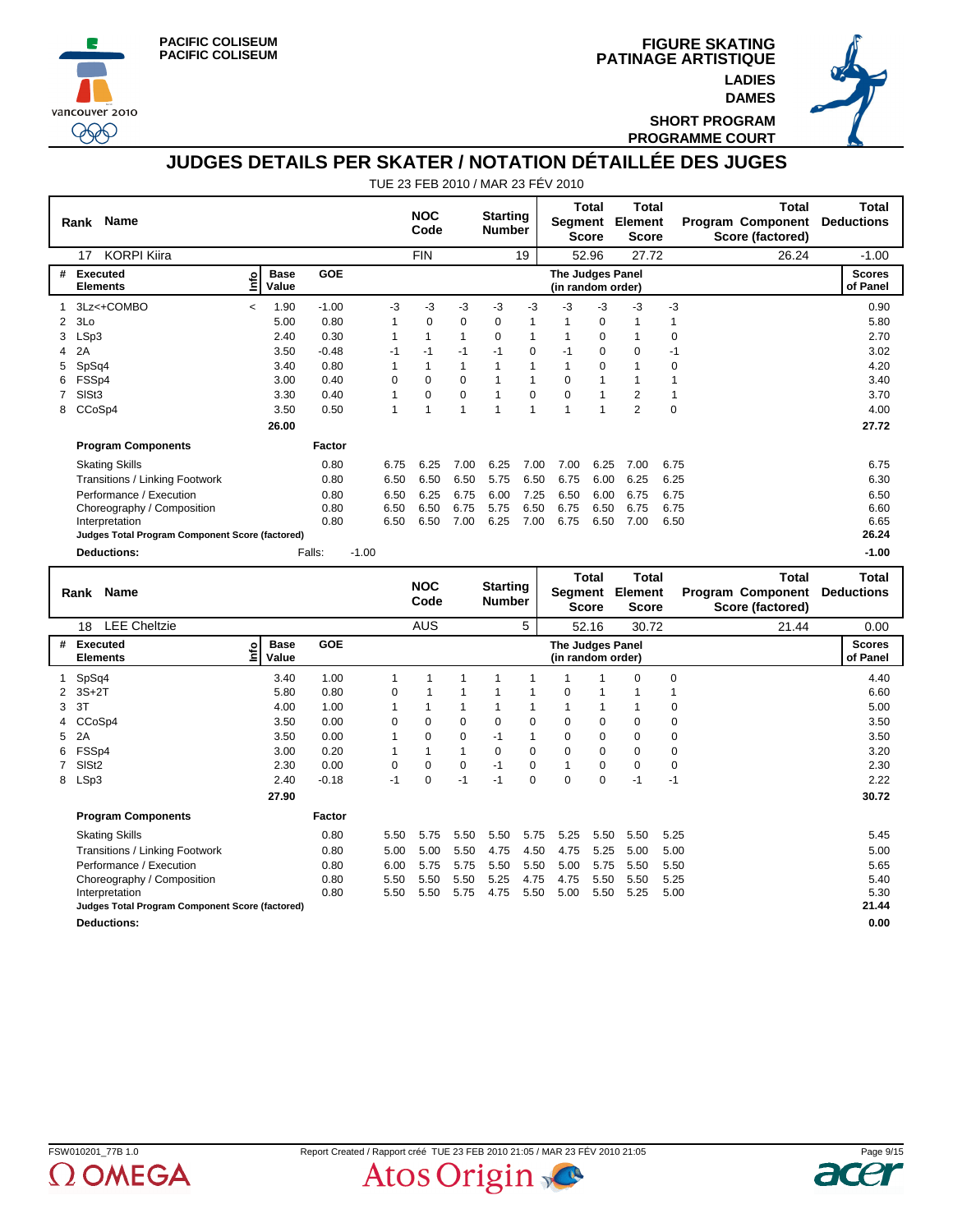



**PATINAGE ARTISTIQUE FIGURE SKATING LADIES DAMES**



**SHORT PROGRAM PROGRAMME COURT**

### **JUDGES DETAILS PER SKATER / NOTATION DÉTAILLÉE DES JUGES**

TUE 23 FEB 2010 / MAR 23 FÉV 2010

|   | Name<br>Rank                                    |                            |            |          | <b>NOC</b><br>Code |          | <b>Starting</b><br><b>Number</b> |             | Segment                                      | <b>Total</b><br><b>Score</b> | <b>Total</b><br>Element<br><b>Score</b>        |             | <b>Total</b><br><b>Program Component</b><br>Score (factored) | <b>Total</b><br><b>Deductions</b> |
|---|-------------------------------------------------|----------------------------|------------|----------|--------------------|----------|----------------------------------|-------------|----------------------------------------------|------------------------------|------------------------------------------------|-------------|--------------------------------------------------------------|-----------------------------------|
|   | LIU Yan<br>19                                   |                            |            |          | <b>CHN</b>         |          |                                  | 6           |                                              | 51.74                        | 29.94                                          |             | 21.80                                                        | 0.00                              |
| # | Executed<br><b>Elements</b>                     | <b>Base</b><br>۴<br>Value  | GOE        |          |                    |          |                                  |             | <b>The Judges Panel</b><br>(in random order) |                              |                                                |             |                                                              | <b>Scores</b><br>of Panel         |
| 1 | $3S+2T$                                         | 5.80                       | 0.60       | 0        | 1                  | 0        | -1                               | 0           | 1                                            | 1                            | 1                                              | 0           |                                                              | 6.40                              |
| 2 | 3Lo                                             | 5.00                       | 0.20       | 0        | $\mathbf 0$        | 1        | $-1$                             | $\mathbf 0$ | 0                                            | 1                            | 0                                              | 1           |                                                              | 5.20                              |
| 3 | SpSq3                                           | 3.10                       | 0.10       | 1        | 0                  | 0        |                                  | 0           | 0                                            | $\mathbf 0$                  | $\mathbf 0$                                    | 0           |                                                              | 3.20                              |
| 4 | 2A                                              | 3.50                       | 1.00       | 1        | 1                  | 0        | 1                                | 1           |                                              | $\mathbf{1}$                 |                                                | 0           |                                                              | 4.50                              |
| 5 | FCSp2                                           | 2.30                       | 0.00       | $\Omega$ | $\Omega$           | 0        | $-1$                             | 0           | 1                                            | $\mathbf 0$                  | $\Omega$                                       | 0           |                                                              | 2.30                              |
| 6 | LSp3                                            | 2.40                       | 0.00       | $\Omega$ | $\Omega$           | $\Omega$ | 1                                | 0           | $\Omega$                                     | $\Omega$                     | $\Omega$                                       | 0           |                                                              | 2.40                              |
|   | SIS <sub>t2</sub>                               | 2.30                       | 0.20       | 1        | 0                  | 0        | 1                                | 0           | 1                                            | $\mathbf 0$                  | 0                                              | 0           |                                                              | 2.50                              |
| 8 | CCoSp4                                          | 3.50                       | $-0.06$    | 0        | $-2$               | $\Omega$ | $\Omega$                         | $\Omega$    | $-1$                                         | $\mathbf{1}$                 | $-1$                                           | $\mathbf 0$ |                                                              | 3.44                              |
|   |                                                 | 27.90                      |            |          |                    |          |                                  |             |                                              |                              |                                                |             |                                                              | 29.94                             |
|   | <b>Program Components</b>                       |                            | Factor     |          |                    |          |                                  |             |                                              |                              |                                                |             |                                                              |                                   |
|   | <b>Skating Skills</b>                           |                            | 0.80       | 5.50     | 5.50               | 5.75     | 5.75                             | 5.25        | 6.00                                         | 5.75                         | 5.50                                           | 5.75        |                                                              | 5.65                              |
|   | Transitions / Linking Footwork                  |                            | 0.80       | 5.00     | 5.25               | 5.50     | 5.00                             | 5.25        | 5.50                                         | 4.75                         | 5.25                                           | 5.00        |                                                              | 5.10                              |
|   | Performance / Execution                         |                            | 0.80       | 5.25     | 5.50               | 5.75     | 5.25                             | 5.50        | 5.50                                         | 5.75                         | 5.50                                           | 5.50        |                                                              | 5.45                              |
|   | Choreography / Composition                      |                            | 0.80       | 5.00     | 5.25               | 5.75     | 5.50                             | 5.75        | 5.50                                         | 5.25                         | 5.25                                           | 5.75        |                                                              | 5.45                              |
|   | Interpretation                                  |                            | 0.80       | 5.50     | 5.75               | 6.00     | 5.75                             | 5.50        | 5.25                                         | 6.00                         | 5.50                                           | 5.75        |                                                              | 5.60                              |
|   | Judges Total Program Component Score (factored) |                            |            |          |                    |          |                                  |             |                                              |                              |                                                |             |                                                              | 21.80                             |
|   | <b>Deductions:</b>                              |                            |            |          |                    |          |                                  |             |                                              |                              |                                                |             |                                                              | 0.00                              |
|   | Name<br>Rank                                    |                            |            |          | <b>NOC</b><br>Code |          | <b>Starting</b><br><b>Number</b> |             | Segment                                      | <b>Total</b><br><b>Score</b> | <b>Total</b><br><b>Element</b><br><b>Score</b> |             | <b>Total</b><br><b>Program Component</b><br>Score (factored) | <b>Total</b><br><b>Deductions</b> |
|   | <b>GLEBOVA Elena</b><br>20                      |                            |            |          | <b>EST</b>         |          |                                  | 18          |                                              | 50.80                        | 27.20                                          |             | 23.60                                                        | 0.00                              |
| # | Executed<br><b>Elements</b>                     | <b>Base</b><br>ដំ<br>Value | <b>GOE</b> |          |                    |          |                                  |             | The Judges Panel<br>(in random order)        |                              |                                                |             |                                                              | <b>Scores</b><br>of Panel         |
| 1 | $3T+3T$                                         | 8.00                       | 1.00       | 2        | 1                  | 1        | $\mathbf 1$                      | 1           | 0                                            | 1                            | 1                                              | $\mathbf 1$ |                                                              | 9.00                              |

 SpSq4 3.40 1.00 0 0 1 1 1 1 1 1 1 4.40 1S 0.40 -0.30 -3 -3 -3 -3 -3 -3 -3 -3 -3 0.10 2A 3.50 0.20 0 1 1 0 0 0 0 0 0 3.70 FSSp3 2.60 0.10 0 0 1 0 0 1 0 0 -1 2.70 SlSt2 2.30 0.30 0 1111 0 0 0 0 2.60 CCoSp2 2.50 -0.30 -1 -1 -1 -1 0 -1 -1 -1 -1 2.20 8 LSp3 2.40 0.10 1 0 0 0 0 1 1 0 0 2.50

> 6.00 6.50 6.00 5.75 5.75 6.50 5.75 6.00 5.25 5.75 5.50 5.50 6.00 6.00 5.00 5.25 6.00 6.00 5.75 5.75 5.75 6.75 5.50 6.00

| Choreography / Composition                      | 0.80 | 5.50 |      | 5.75 6.00 5.50 5.50 6.00 6.00 5.25 |                |  |      | 6.00 | 5.85  |
|-------------------------------------------------|------|------|------|------------------------------------|----------------|--|------|------|-------|
| Interpretation                                  | 0.8C | 5.50 | 5.75 | 6.25 5.75                          | 6.00 6.25 6.25 |  | 5.50 | 6.50 | 6.10  |
| Judges Total Program Component Score (factored) |      |      |      |                                    |                |  |      |      | 23.60 |

**25.10**

**Factor** 

0.80 0.80  $0.80$ <br> $0.80$  5.50 5.75 5.75

**Deductions: 0.00**

Skating Skills

**Program Components** 

Transitions / Linking Footwork Performance / Execution





**27.20**

6.05 5.60 5.90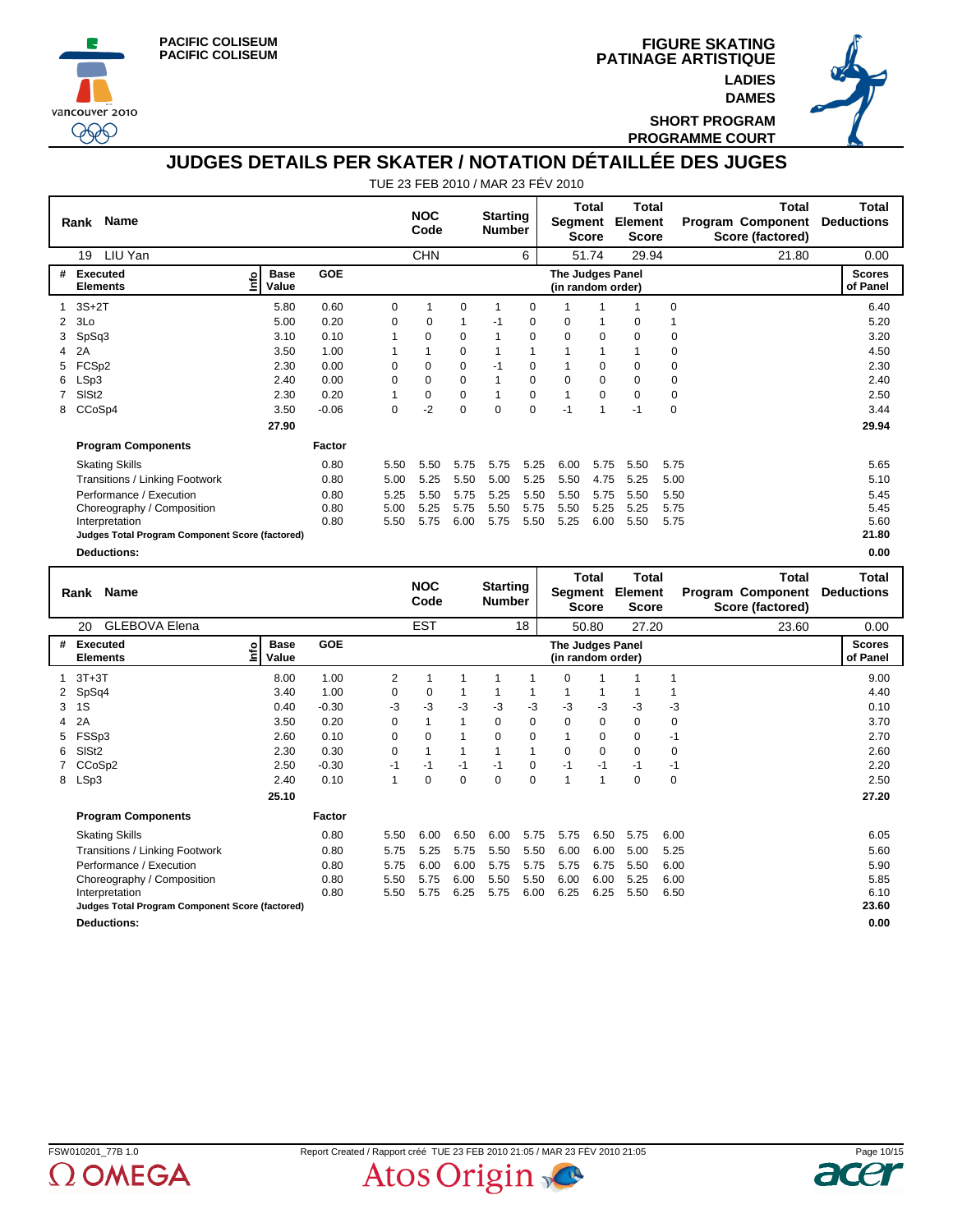





**SHORT PROGRAM PROGRAMME COURT**

## **JUDGES DETAILS PER SKATER / NOTATION DÉTAILLÉE DES JUGES**

|   | <b>Name</b><br>Rank                                            |    |                      |            |          | <b>NOC</b><br>Code |              | <b>Starting</b><br><b>Number</b> |                | Segment                               | <b>Total</b><br><b>Score</b> | <b>Total</b><br>Element<br><b>Score</b> |               | <b>Total</b><br><b>Program Component</b><br>Score (factored) | Total<br><b>Deductions</b> |
|---|----------------------------------------------------------------|----|----------------------|------------|----------|--------------------|--------------|----------------------------------|----------------|---------------------------------------|------------------------------|-----------------------------------------|---------------|--------------------------------------------------------------|----------------------------|
|   | <b>KARADEMIR Tugba</b><br>21                                   |    |                      |            |          | <b>TUR</b>         |              |                                  | $\overline{7}$ |                                       | 50.74                        | 28.74                                   |               | 22.00                                                        | 0.00                       |
| # | Executed<br><b>Elements</b>                                    | ۴ů | <b>Base</b><br>Value | <b>GOE</b> |          |                    |              |                                  |                | The Judges Panel<br>(in random order) |                              |                                         |               |                                                              | <b>Scores</b><br>of Panel  |
|   | $3F+2T$                                                        | e  | 6.80                 | $-2.20$    | $-2$     | $-2$               | -3           | $-2$                             | $-2$           | $-2$                                  | $-2$                         | -3                                      | $-3$          |                                                              | 4.60                       |
| 2 | 3S                                                             |    | 4.50                 | 0.00       | $\Omega$ | $-1$               | $\Omega$     | $\overline{1}$                   | $\Omega$       | 0                                     | $\Omega$                     | $\mathbf{1}$                            | 0             |                                                              | 4.50                       |
| 3 | LSp3                                                           |    | 2.40                 | 0.00       | $\Omega$ | $\Omega$           | $\mathbf{1}$ | $\overline{1}$                   | $\Omega$       | $\Omega$                              | $\Omega$                     | 1                                       | 0             |                                                              | 2.40                       |
|   | SpSq4                                                          |    | 3.40                 | 1.00       | 1        |                    | 1            |                                  | 1              | $\Omega$                              | $\mathbf{1}$                 | 1                                       | 1             |                                                              | 4.40                       |
| 5 | 2A                                                             |    | 3.50                 | $-0.96$    | $-1$     | $-1$               | $-1$         | $-1$                             | $-1$           | $-2$                                  | $-1$                         | -1                                      | $-2$          |                                                              | 2.54                       |
|   | FCSp4                                                          |    | 3.20                 | 0.20       | $\Omega$ | $\Omega$           | 1            | $\Omega$                         | $\Omega$       | 1                                     | $\mathbf{1}$                 | $\Omega$                                | 1             |                                                              | 3.40                       |
|   | SISt3                                                          |    | 3.30                 | 0.10       | 1        | $\Omega$           | $\Omega$     | $\Omega$                         | $\mathbf{1}$   | $\Omega$                              | $\mathbf 0$                  | $\Omega$                                | 0             |                                                              | 3.40                       |
| 8 | CCoSp4                                                         |    | 3.50                 | 0.00       | $\Omega$ | $-1$               | $\Omega$     | $-1$                             | $\Omega$       | $\Omega$                              | $\Omega$                     | $\overline{ }$                          | 0             |                                                              | 3.50                       |
|   |                                                                |    | 30.60                |            |          |                    |              |                                  |                |                                       |                              |                                         |               |                                                              | 28.74                      |
|   | <b>Program Components</b>                                      |    |                      | Factor     |          |                    |              |                                  |                |                                       |                              |                                         |               |                                                              |                            |
|   | <b>Skating Skills</b>                                          |    |                      | 0.80       | 5.75     | 5.25               | 6.00         | 5.75                             | 5.75           | 5.00                                  | 5.50                         | 6.00                                    | 5.75          |                                                              | 5.60                       |
|   | Transitions / Linking Footwork                                 |    |                      | 0.80       | 5.50     | 5.00               | 5.50         | 5.75                             | 5.50           | 4.75                                  | 5.00                         | 5.50                                    | 5.00          |                                                              | 5.20                       |
|   | Performance / Execution                                        |    |                      | 0.80       | 5.50     | 5.50               | 5.75         | 5.50                             | 5.50           | 5.00                                  | 5.50                         | 6.00                                    | 5.50          |                                                              | 5.50                       |
|   | Choreography / Composition                                     |    |                      | 0.80       | 5.75     | 5.25               | 5.75         | 5.50                             | 5.50           | 4.75                                  | 5.50                         | 5.75                                    | 5.50          |                                                              | 5.50                       |
|   | Interpretation                                                 |    |                      | 0.80       | 5.75     | 5.50               | 6.00         | 5.75                             | 5.75           | 5.25                                  | 5.75                         | 6.00                                    | 5.75          |                                                              | 5.70                       |
|   | Judges Total Program Component Score (factored)                |    |                      |            |          |                    |              |                                  |                |                                       |                              |                                         |               |                                                              | 22.00                      |
|   | <b>Deductions:</b>                                             |    |                      |            |          |                    |              |                                  |                |                                       |                              |                                         |               |                                                              | 0.00                       |
|   |                                                                |    |                      |            |          |                    |              |                                  |                |                                       | Total                        | <b>Total</b>                            |               | <b>Total</b>                                                 | Total                      |
|   | Name<br>Rank                                                   |    |                      |            |          | <b>NOC</b><br>Code |              | <b>Starting</b><br><b>Number</b> |                | Segment                               | <b>Score</b>                 | Element<br><b>Score</b>                 |               | <b>Program Component</b><br>Score (factored)                 | <b>Deductions</b>          |
|   | <b>LAFUENTE Sonia</b><br>22                                    |    |                      |            |          | <b>ESP</b>         |              |                                  |                |                                       | 49.74                        | 28.94                                   |               | 20.80                                                        | 0.00                       |
| # | Executed<br><b>Base</b><br><b>GOE</b><br>The Judges Panel<br>٥ |    |                      |            |          |                    |              |                                  |                |                                       |                              |                                         | <b>Scores</b> |                                                              |                            |

|   |                                                 |                           |            |      |          |             |      |      |                                       | .           |      |             | ---- |                           |
|---|-------------------------------------------------|---------------------------|------------|------|----------|-------------|------|------|---------------------------------------|-------------|------|-------------|------|---------------------------|
| # | Executed<br><b>Elements</b>                     | <b>Base</b><br>읩<br>Value | <b>GOE</b> |      |          |             |      |      | The Judges Panel<br>(in random order) |             |      |             |      | <b>Scores</b><br>of Panel |
|   | $3Lo+2T$                                        | 6.30                      | 0.00       | 0    | 0        | 0           | 0    | 0    | $-1$                                  | $\mathbf 0$ | 0    | 0           |      | 6.30                      |
| 2 | 3T                                              | 4.00                      | 0.00       | 0    | 0        | 0           | 0    | 0    |                                       | $\mathbf 0$ | 0    | 0           |      | 4.00                      |
| 3 | 2A                                              | 3.50                      | 0.00       | 0    | 0        | $\mathbf 0$ | 0    | 0    |                                       | 0           | 0    | $\mathbf 0$ |      | 3.50                      |
| 4 | LSp3                                            | 2.40                      | 0.50       |      | $\Omega$ |             |      |      |                                       |             |      |             |      | 2.90                      |
| 5 | SpSq4                                           | 3.40                      | 0.40       |      | 0        | 0           | 0    |      | $\mathbf 0$                           |             |      | 0           |      | 3.80                      |
| 6 | FSSp2                                           | 2.30                      | $-0.36$    | -1   | $-1$     | $-1$        | 0    | $-1$ | $-2$                                  | $-1$        | -1   | -2          |      | 1.94                      |
|   | SISt <sub>3</sub>                               | 3.30                      | 0.10       | 0    | $\Omega$ | 0           | 0    | 0    |                                       |             | 0    | 0           |      | 3.40                      |
| 8 | CCoSp3                                          | 3.00                      | 0.10       |      | 0        | $\mathbf 0$ | 0    |      | $\mathbf 0$                           |             | 0    | $\mathbf 0$ |      | 3.10                      |
|   |                                                 | 28.20                     |            |      |          |             |      |      |                                       |             |      |             |      | 28.94                     |
|   | <b>Program Components</b>                       |                           | Factor     |      |          |             |      |      |                                       |             |      |             |      |                           |
|   | <b>Skating Skills</b>                           |                           | 0.80       | 4.75 | 4.75     | 5.50        | 4.75 | 5.50 | 5.75                                  | 5.50        | 5.75 | 4.75        |      | 5.40                      |
|   | Transitions / Linking Footwork                  |                           | 0.80       | 4.50 | 4.50     | 4.75        | 4.25 | 5.00 | 5.25                                  | 5.50        | 5.00 | 4.50        |      | 4.90                      |
|   | Performance / Execution                         |                           | 0.80       | 4.75 | 4.75     | 5.50        | 4.50 | 5.25 | 5.50                                  | 5.00        | 5.75 | 5.00        |      | 5.25                      |
|   | Choreography / Composition                      |                           | 0.80       | 5.25 | 5.00     | 5.25        | 4.50 | 5.25 | 5.50                                  | 5.75        | 5.25 | 5.00        |      | 5.25                      |
|   | Interpretation                                  |                           | 0.80       | 4.50 | 4.50     | 5.00        | 4.75 | 5.50 | 5.75                                  | 5.25        | 5.50 | 4.75        |      | 5.20                      |
|   | Judges Total Program Component Score (factored) |                           |            |      |          |             |      |      |                                       |             |      |             |      | 20.80                     |
|   | <b>Deductions:</b>                              |                           |            |      |          |             |      |      |                                       |             |      |             |      | 0.00                      |



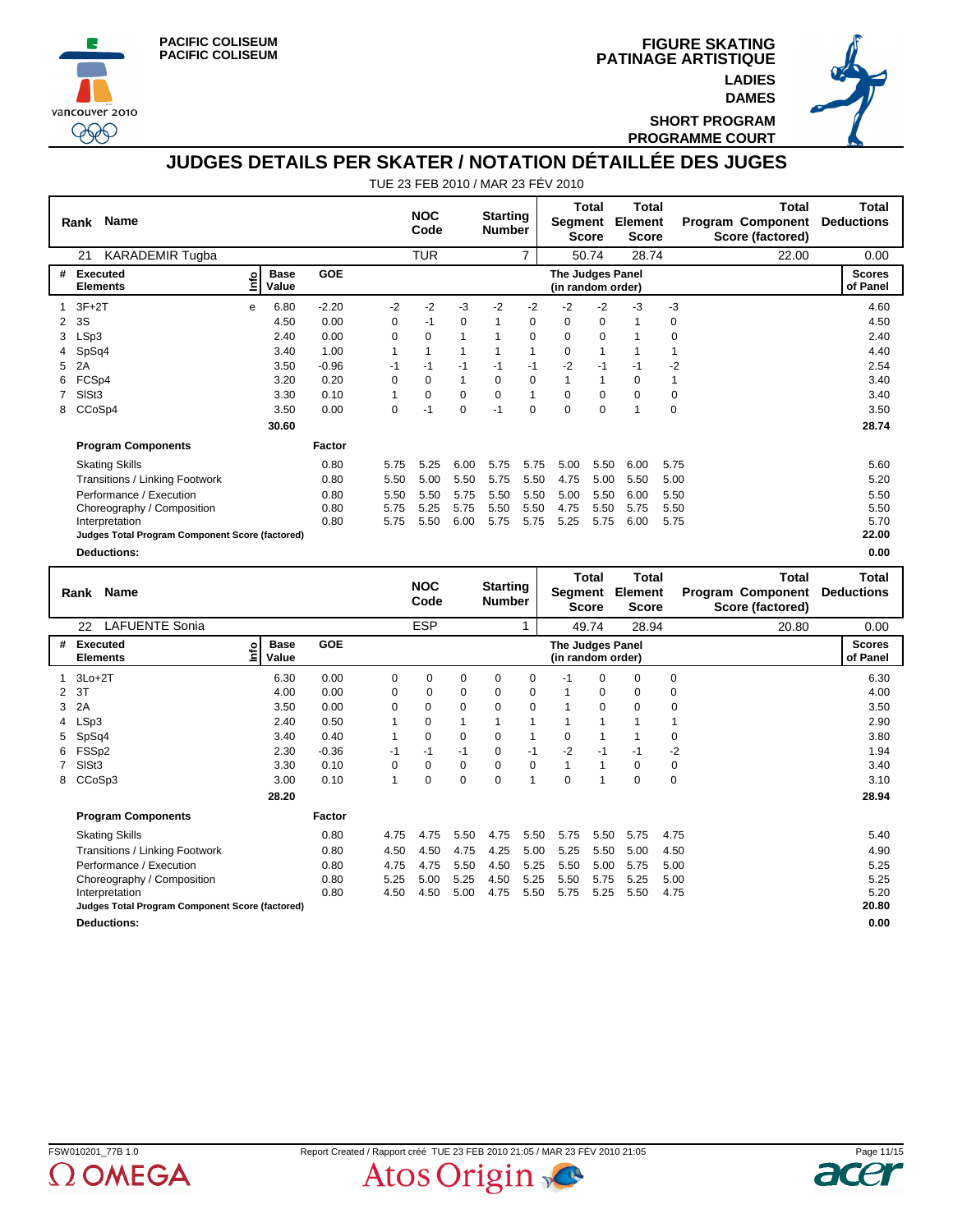





**SHORT PROGRAM PROGRAMME COURT**

## **JUDGES DETAILS PER SKATER / NOTATION DÉTAILLÉE DES JUGES**

|   | <b>Name</b><br>Rank                             |                            |         |          | <b>NOC</b><br>Code         |          | <b>Starting</b><br><b>Number</b> |                | Segment                                      | <b>Total</b><br><b>Score</b>       | <b>Total</b><br>Element<br><b>Score</b>          |                | <b>Total</b><br><b>Program Component</b><br>Score (factored)                  | Total<br><b>Deductions</b>         |
|---|-------------------------------------------------|----------------------------|---------|----------|----------------------------|----------|----------------------------------|----------------|----------------------------------------------|------------------------------------|--------------------------------------------------|----------------|-------------------------------------------------------------------------------|------------------------------------|
|   | <b>HECKEN Sarah</b><br>23                       |                            |         |          | <b>GER</b>                 |          |                                  | 20             |                                              | 49.04                              | 27.04                                            |                | 22.00                                                                         | 0.00                               |
| # | <b>Executed</b><br><b>Elements</b>              | <b>Base</b><br>۴o<br>Value | GOE     |          |                            |          |                                  |                | <b>The Judges Panel</b><br>(in random order) |                                    |                                                  |                |                                                                               | <b>Scores</b><br>of Panel          |
|   | $3T+3T$                                         | 8.00                       | $-0.20$ | 0        |                            | $-1$     | 0                                | 0              | $-1$                                         | 0                                  | $-1$                                             | 1              |                                                                               | 7.80                               |
| 2 | 1S                                              | 0.40                       | $-0.30$ | -3       | -3                         | -3       | -3                               | -3             | -3                                           | -3                                 | -3                                               | $-3$           |                                                                               | 0.10                               |
| 3 | 2A                                              | 3.50                       | 1.00    | $\Omega$ | 2                          | $\Omega$ | 1                                | 1              | 1                                            | $\mathbf{1}$                       | 1                                                | $\overline{2}$ |                                                                               | 4.50                               |
|   | FSSp2                                           | 2.30                       | $-0.06$ | $\Omega$ | $\Omega$                   | $\Omega$ | 0                                | $-1$           | $-1$                                         | 0                                  | 0                                                | 0              |                                                                               | 2.24                               |
| 5 | SpSq3                                           | 3.10                       | 0.00    | 0        | $\Omega$                   | $\Omega$ | 0                                | 0              | $\Omega$                                     | 0                                  | $\Omega$                                         | 0              |                                                                               | 3.10                               |
|   | LSp3                                            | 2.40                       | 0.10    | $\Omega$ | 0                          | 0        |                                  | 0              |                                              | 0                                  | 0                                                | 0              |                                                                               | 2.50                               |
|   | SISt3                                           | 3.30                       | 0.00    | $\Omega$ |                            | $\Omega$ | $\Omega$                         | $\Omega$       | $\Omega$                                     | $\Omega$                           | $\Omega$                                         | 0              |                                                                               | 3.30                               |
| 8 | CCoSp4                                          | 3.50                       | 0.00    | 0        |                            | 0        | 0                                | 0              | $\Omega$                                     | 0                                  | $\Omega$                                         | 0              |                                                                               | 3.50                               |
|   |                                                 | 26.50                      |         |          |                            |          |                                  |                |                                              |                                    |                                                  |                |                                                                               | 27.04                              |
|   | <b>Program Components</b>                       |                            | Factor  |          |                            |          |                                  |                |                                              |                                    |                                                  |                |                                                                               |                                    |
|   | <b>Skating Skills</b>                           |                            | 0.80    | 5.75     | 5.50                       | 5.25     | 6.00                             | 5.75           | 5.75                                         | 5.50                               | 5.75                                             | 6.00           |                                                                               | 5.80                               |
|   | Transitions / Linking Footwork                  |                            | 0.80    | 5.00     | 5.50                       | 4.75     | 5.50                             | 5.25           | 5.00                                         | 5.00                               | 5.50                                             | 5.50           |                                                                               | 5.25                               |
|   | Performance / Execution                         |                            | 0.80    | 5.50     | 5.75                       | 5.25     | 6.00                             | 5.75           | 5.00                                         | 5.50                               | 5.50                                             | 5.50           |                                                                               | 5.55                               |
|   | Choreography / Composition                      |                            | 0.80    | 5.50     | 5.50                       | 5.25     | 5.50                             | 5.50           | 5.25                                         | 5.25                               | 5.50                                             | 5.50           |                                                                               | 5.45                               |
|   | Interpretation                                  |                            | 0.80    | 5.25     | 5.25                       | 5.00     | 5.75                             | 5.50           | 5.25                                         | 5.50                               | 5.50                                             | 5.50           |                                                                               | 5.45                               |
|   | Judges Total Program Component Score (factored) |                            |         |          |                            |          |                                  |                |                                              |                                    |                                                  |                |                                                                               | 22.00                              |
|   | <b>Deductions:</b>                              |                            |         |          |                            |          |                                  |                |                                              |                                    |                                                  |                |                                                                               | 0.00                               |
|   | Rank Name<br>O[111177TINI]<br>$\sim$ $\lambda$  |                            |         |          | <b>NOC</b><br>Code<br>1.75 |          | <b>Starting</b><br><b>Number</b> | $\overline{A}$ | Segment                                      | Total<br><b>Score</b><br>$\sim$ 00 | <b>Total</b><br>Element<br><b>Score</b><br>27.01 |                | <b>Total</b><br><b>Program Component</b><br>Score (factored)<br>$\sim$ $\sim$ | Total<br><b>Deductions</b><br>0.00 |

|    | GIMAZETDINOVA Anastasia<br>24                     |                      |            |      | <b>UZB</b> |              |             | 14          |                                              | 49.02       | 27.94    |             | 21.08 | 0.00                      |
|----|---------------------------------------------------|----------------------|------------|------|------------|--------------|-------------|-------------|----------------------------------------------|-------------|----------|-------------|-------|---------------------------|
| #  | <b>Executed</b><br><u>lnfo</u><br><b>Elements</b> | <b>Base</b><br>Value | <b>GOE</b> |      |            |              |             |             | <b>The Judges Panel</b><br>(in random order) |             |          |             |       | <b>Scores</b><br>of Panel |
|    | 2A                                                | 3.50                 | 0.04       | 0    |            | 0            | $\Omega$    |             | -1                                           | -1          |          | 0           |       | 3.54                      |
| 2  | $3T+2T$                                           | 5.30                 | 0.20       | 0    |            | 0            | $\Omega$    |             |                                              | $\mathbf 0$ | $\Omega$ | $\mathbf 0$ |       | 5.50                      |
| 3  | 3S                                                | 4.50                 | $-0.20$    | 0    | 0          | 1            | 0           | 0           | -1                                           | $-2$        | 0        | 0           |       | 4.30                      |
|    | CCoSp4                                            | 3.50                 | $-0.30$    | $-1$ | $-1$       | $-1$         | $-1$        | $-1$        | $-1$                                         | $-2$        | $-1$     | $-1$        |       | 3.20                      |
| 5. | SpSq4                                             | 3.40                 | 0.20       | 0    | 0          | $\mathbf{1}$ |             | 0           | 0                                            | 0           | 0        | 0           |       | 3.60                      |
| 6  | FCSp2                                             | 2.30                 | 0.00       | 0    | $\Omega$   | $-1$         | 0           | $\mathbf 0$ | 0                                            | $\mathbf 0$ | $\Omega$ | 0           |       | 2.30                      |
|    | LSp2                                              | 1.90                 | 0.00       | 0    | 0          | 0            | $\mathbf 0$ | $-1$        | 0                                            | $\mathbf 0$ | $\Omega$ | $\mathbf 0$ |       | 1.90                      |
| 8  | SISt <sub>3</sub>                                 | 3.30                 | 0.30       | 0    | 0          | 0            |             |             |                                              | 0           |          |             |       | 3.60                      |
|    |                                                   | 27.70                |            |      |            |              |             |             |                                              |             |          |             |       | 27.94                     |
|    | <b>Program Components</b>                         |                      | Factor     |      |            |              |             |             |                                              |             |          |             |       |                           |
|    | <b>Skating Skills</b>                             |                      | 0.80       | 5.25 | 5.50       | 5.75         | 5.50        | 5.50        | 5.50                                         | 5.00        | 5.25     | 5.75        |       | 5.50                      |
|    | <b>Transitions / Linking Footwork</b>             |                      | 0.80       | 4.50 | 5.00       | 4.00         | 5.25        | 5.00        | 5.00                                         | 4.50        | 5.00     | 5.25        |       | 4.95                      |
|    | Performance / Execution                           |                      | 0.80       | 5.00 | 5.75       | 5.50         | 5.50        | 4.50        | 5.00                                         | 5.00        | 5.50     | 5.50        |       | 5.40                      |
|    | Choreography / Composition                        |                      | 0.80       | 5.00 | 5.25       | 4.50         | 5.50        | 5.00        | 5.25                                         | 4.75        | 5.25     | 5.50        |       | 5.20                      |
|    | Interpretation                                    |                      | 0.80       | 4.75 | 5.25       | 5.00         | 5.50        | 4.75        | 5.25                                         | 4.75        | 5.50     | 5.50        |       | 5.30                      |
|    | Judges Total Program Component Score (factored)   |                      |            |      |            |              |             |             |                                              |             |          |             |       | 21.08                     |
|    | <b>Deductions:</b>                                |                      |            |      |            |              |             |             |                                              |             |          |             |       | 0.00                      |



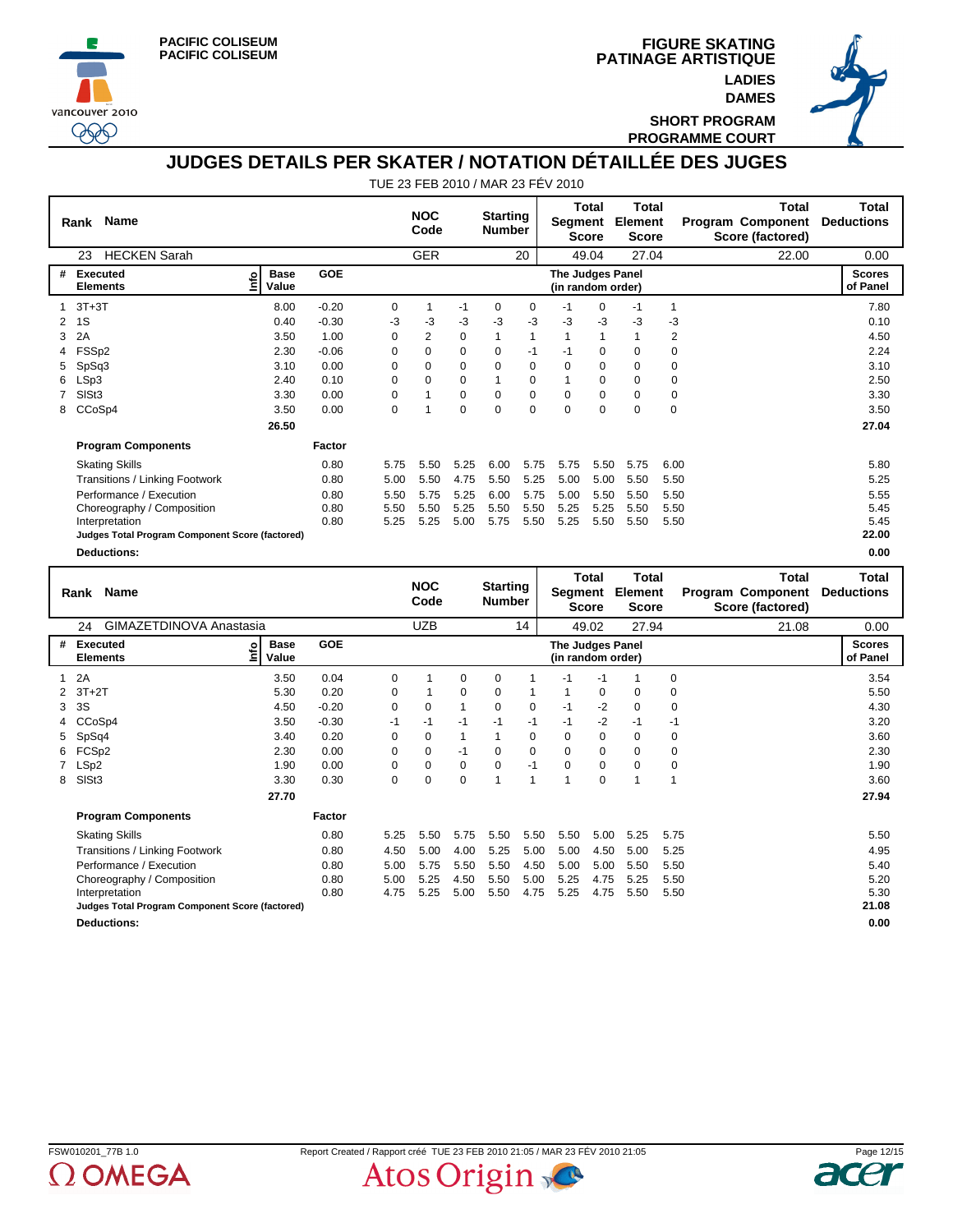





**SHORT PROGRAM PROGRAMME COURT**

# **JUDGES DETAILS PER SKATER / NOTATION DÉTAILLÉE DES JUGES**

|   | <b>Name</b><br>Rank                             |                                     |            |          | <b>NOC</b><br>Code |          | <b>Starting</b><br><b>Number</b> |          | Segment                                      | Total<br><b>Score</b>        | Total<br><b>Element</b><br><b>Score</b>        |             | Total<br><b>Program Component</b><br>Score (factored)        | <b>Total</b><br><b>Deductions</b> |
|---|-------------------------------------------------|-------------------------------------|------------|----------|--------------------|----------|----------------------------------|----------|----------------------------------------------|------------------------------|------------------------------------------------|-------------|--------------------------------------------------------------|-----------------------------------|
|   | <b>PIEMAN Isabelle</b><br>25                    |                                     |            |          | <b>BEL</b>         |          |                                  | 12       |                                              | 46.10                        | 26.26                                          |             | 19.84                                                        | 0.00                              |
| # | Executed<br><b>Elements</b>                     | <b>Base</b><br><u>Info</u><br>Value | <b>GOE</b> |          |                    |          |                                  |          | <b>The Judges Panel</b><br>(in random order) |                              |                                                |             |                                                              | <b>Scores</b><br>of Panel         |
| 1 | 2A                                              | 3.50                                | $-0.64$    | $-1$     | $-1$               | 0        | $-1$                             | 0        | $-1$                                         | $\Omega$                     | $-1$                                           | $-1$        |                                                              | 2.86                              |
| 2 | $3T+2T$                                         | 5.30                                | 0.00       | 0        | $\Omega$           | 1        | 0                                | $\Omega$ | $\Omega$                                     | $\Omega$                     | 0                                              | 0           |                                                              | 5.30                              |
| 3 | 3S                                              | 4.50                                | $-0.20$    | 0        | 0                  | 0        | $-1$                             | 0        | $-1$                                         | 0                            | -2                                             | 0           |                                                              | 4.30                              |
|   | FSSp1                                           | 2.00                                | $-0.12$    | $-1$     | $-1$               | $-2$     | $\Omega$                         | $-2$     | $\Omega$                                     | $\Omega$                     | $\Omega$                                       | 0           |                                                              | 1.88                              |
| 5 | SpSq4                                           | 3.40                                | 0.00       | $\Omega$ | 0                  | 0        | 1                                | $\Omega$ | $\Omega$                                     | 0                            | $\Omega$                                       | 0           |                                                              | 3.40                              |
| 6 | SIS <sub>t3</sub>                               | 3.30                                | 0.00       | 0        | $\Omega$           | $-1$     | 0                                | 1        | $\mathbf 0$                                  | 0                            | $\mathbf 0$                                    | 0           |                                                              | 3.30                              |
|   | LSp3                                            | 2.40                                | $-0.12$    | $-1$     | $\Omega$           | $\Omega$ | $\Omega$                         | 1        | $\Omega$                                     | $-1$                         | $-1$                                           | $\mathbf 0$ |                                                              | 2.28                              |
| 8 | CCoSp3                                          | 3.00                                | $-0.06$    | $-1$     | 0                  | $-1$     | $\Omega$                         | $\Omega$ | $\Omega$                                     | $\mathbf 0$                  | $\Omega$                                       | $-1$        |                                                              | 2.94                              |
|   |                                                 | 27.40                               |            |          |                    |          |                                  |          |                                              |                              |                                                |             |                                                              | 26.26                             |
|   | <b>Program Components</b>                       |                                     | Factor     |          |                    |          |                                  |          |                                              |                              |                                                |             |                                                              |                                   |
|   | <b>Skating Skills</b>                           |                                     | 0.80       | 4.50     | 5.50               | 5.00     | 5.00                             | 5.50     | 5.25                                         | 5.00                         | 5.25                                           | 4.75        |                                                              | 5.10                              |
|   | Transitions / Linking Footwork                  |                                     | 0.80       | 4.00     | 5.00               | 4.75     | 4.50                             | 5.00     | 4.75                                         | 4.75                         | 4.75                                           | 4.00        |                                                              | 4.60                              |
|   | Performance / Execution                         |                                     | 0.80       | 4.25     | 5.75               | 4.25     | 5.00                             | 5.25     | 5.25                                         | 5.50                         | 5.25                                           | 4.75        |                                                              | 5.15                              |
|   | Choreography / Composition                      |                                     | 0.80       | 4.50     | 5.25               | 4.50     | 5.00                             | 5.00     | 5.00                                         | 5.00                         | 5.00                                           | 4.25        |                                                              | 4.90                              |
|   | Interpretation                                  |                                     | 0.80       | 4.25     | 5.50               | 4.25     | 5.25                             | 5.25     | 5.00                                         | 5.25                         | 5.00                                           | 4.50        |                                                              | 5.05                              |
|   | Judges Total Program Component Score (factored) |                                     |            |          |                    |          |                                  |          |                                              |                              |                                                |             |                                                              | 19.84                             |
|   | <b>Deductions:</b>                              |                                     |            |          |                    |          |                                  |          |                                              |                              |                                                |             |                                                              | 0.00                              |
|   | <b>Name</b><br>Rank                             |                                     |            |          | <b>NOC</b><br>Code |          | <b>Starting</b><br><b>Number</b> |          | Segment                                      | <b>Total</b><br><b>Score</b> | <b>Total</b><br><b>Element</b><br><b>Score</b> |             | <b>Total</b><br><b>Program Component</b><br>Score (factored) | <b>Total</b><br><b>Deductions</b> |
|   | <b>ZIEGLER Miriam</b><br>26                     |                                     |            |          | <b>AUT</b>         |          |                                  | 3        |                                              | 43.84                        | 24.80                                          |             | 20.04                                                        | $-1.00$                           |
| # | Executed<br><b>Elements</b>                     | <b>Base</b><br>ទំ<br>Value          | <b>GOE</b> |          |                    |          |                                  |          | <b>The Judges Panel</b><br>(in random order) |                              |                                                |             |                                                              | <b>Scores</b><br>of Panel         |

| # | Executed<br><b>Elements</b>                     | 늍                        | base<br>Value | uud     |         |          |      |              |                         |             | The Judges Panel<br>(in random order) |             |      |                | ocores<br>of Panel |
|---|-------------------------------------------------|--------------------------|---------------|---------|---------|----------|------|--------------|-------------------------|-------------|---------------------------------------|-------------|------|----------------|--------------------|
|   | 1 $3Lz<$                                        | $\overline{\phantom{a}}$ | 1.90          | $-1.00$ |         | -3       | -3   | -3           | -3                      | -3          | -3                                    | -3          | -3   | $-3$           | 0.90               |
|   | 2 3S+2T                                         |                          | 5.80          | 0.80    |         | $\Omega$ |      | $\Omega$     |                         | 1           |                                       | 1           |      |                | 6.60               |
|   | 3 LSp3                                          |                          | 2.40          | 0.20    |         | 1        | 0    | 0            | 0                       | $\mathbf 0$ | 0                                     | 0           |      |                | 2.60               |
|   | 4 SpSq4                                         |                          | 3.40          | 1.00    |         |          | 1    | 0            |                         | 1           |                                       |             |      | $\overline{2}$ | 4.40               |
|   | $5$ 1A $<$                                      | $\,<\,$                  | 0.00          | 0.00    |         |          |      |              |                         |             |                                       |             |      |                | 0.00               |
|   | 6 FSSp4                                         |                          | 3.00          | 0.10    |         | 0        | 0    | $\mathbf{1}$ | 0                       | 0           |                                       | 0           | 0    | 0              | 3.10               |
|   | 7 SISt3                                         |                          | 3.30          | 0.00    |         | 0        | 0    | 0            | 0                       | 0           | 0                                     | 0           | 0    |                | 3.30               |
|   | 8 CCoSp4                                        |                          | 3.50          | 0.40    |         |          |      | 1            | $\overline{\mathbf{A}}$ | $\mathbf 0$ | 0                                     | $\mathbf 0$ |      |                | 3.90               |
|   |                                                 |                          | 23.30         |         |         |          |      |              |                         |             |                                       |             |      |                | 24.80              |
|   | <b>Program Components</b>                       |                          |               | Factor  |         |          |      |              |                         |             |                                       |             |      |                |                    |
|   | <b>Skating Skills</b>                           |                          |               | 0.80    |         | 5.25     | 5.00 | 4.75         | 5.25                    | 5.00        | 5.50                                  | 4.50        | 5.75 | 5.50           | 5.25               |
|   | Transitions / Linking Footwork                  |                          |               | 0.80    |         | 4.75     | 5.50 | 4.50         | 4.75                    | 4.50        | 5.00                                  | 4.25        | 4.75 | 5.25           | 4.75               |
|   | Performance / Execution                         |                          |               | 0.80    |         | 5.25     | 5.75 | 4.50         | 5.00                    | 4.75        | 5.50                                  | 4.50        | 4.75 | 5.00           | 4.90               |
|   | Choreography / Composition                      |                          |               | 0.80    |         | 5.25     | 5.25 | 5.25         | 5.25                    | 4.75        | 5.00                                  | 4.50        | 5.25 | 5.00           | 5.15               |
|   | Interpretation                                  |                          |               | 0.80    |         | 5.25     | 5.00 | 5.00         | 5.25                    | 4.50        | 5.25                                  | 4.25        | 4.50 | 5.00           | 5.00               |
|   | Judges Total Program Component Score (factored) |                          |               |         |         |          |      |              |                         |             |                                       |             |      |                | 20.04              |
|   | <b>Deductions:</b>                              |                          |               | Falls:  | $-1.00$ |          |      |              |                         |             |                                       |             |      |                | $-1.00$            |



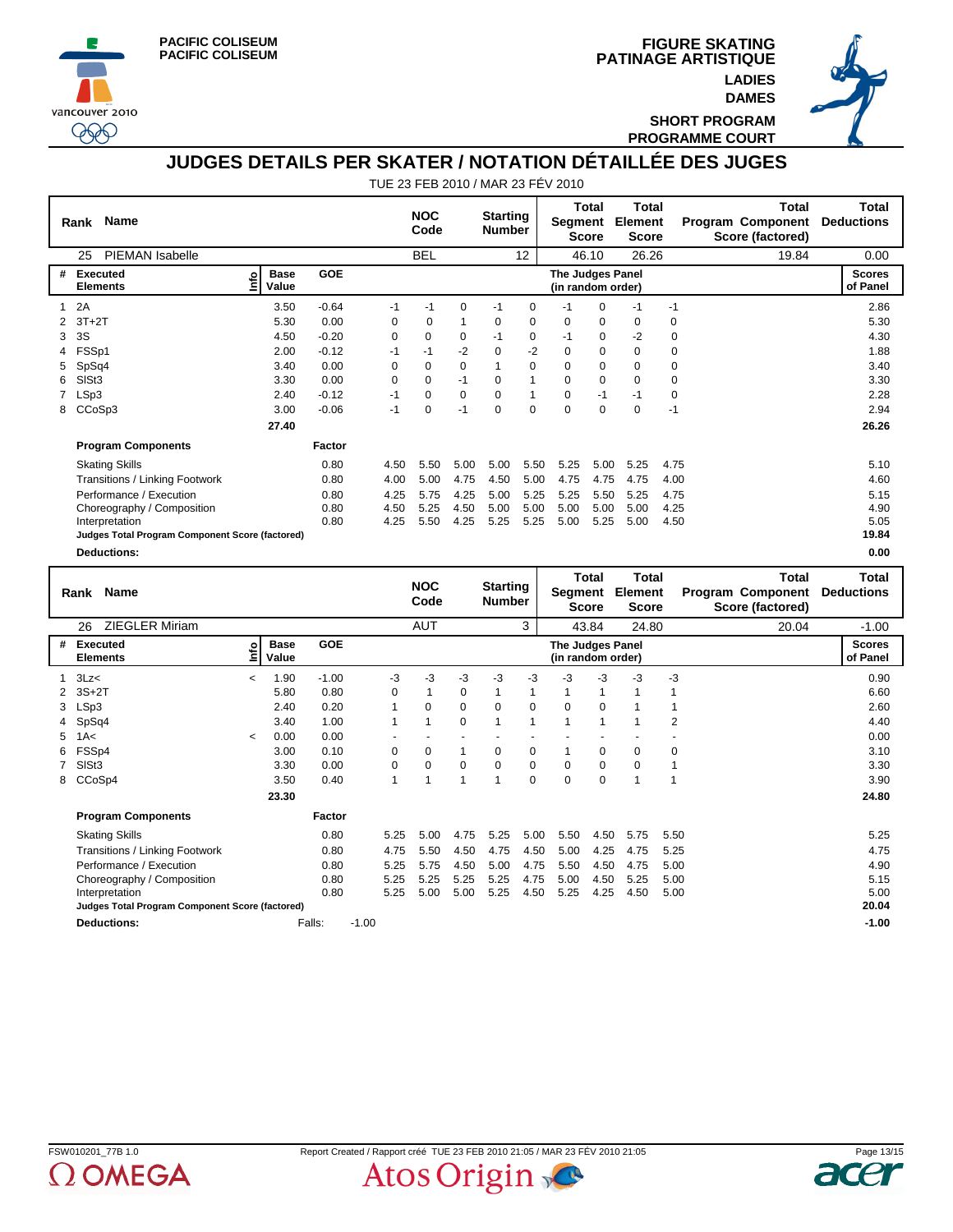





**SHORT PROGRAM PROGRAMME COURT**

## **JUDGES DETAILS PER SKATER / NOTATION DÉTAILLÉE DES JUGES**

|                      | Name<br>Rank                                    |                |                             |            |          | <b>NOC</b><br>Code |          | <b>Starting</b><br><b>Number</b>      |                                | Segment                 | Total<br><b>Score</b> | Total<br><b>Element</b><br><b>Score</b> |      | Total<br><b>Program Component</b><br>Score (factored) | <b>Total</b><br><b>Deductions</b> |
|----------------------|-------------------------------------------------|----------------|-----------------------------|------------|----------|--------------------|----------|---------------------------------------|--------------------------------|-------------------------|-----------------------|-----------------------------------------|------|-------------------------------------------------------|-----------------------------------|
| POSTIC Teodora<br>27 |                                                 |                |                             |            |          | <b>SLO</b>         |          | 13                                    |                                | 43.80                   |                       | 23.80                                   |      | 20.00                                                 | 0.00                              |
| #                    | Executed<br><b>Elements</b>                     | ۴d             | <b>Base</b><br>Value        | <b>GOE</b> |          |                    |          | The Judges Panel<br>(in random order) |                                |                         |                       |                                         |      |                                                       | <b>Scores</b><br>of Panel         |
| 1                    | 3Lo<                                            | $\overline{a}$ | 1.50                        | $-0.76$    | $-2$     | -3                 | -3       | -2                                    | -3                             | -2                      | $-2$                  | -2                                      | $-3$ |                                                       | 0.74                              |
|                      | $3S+2T$                                         |                | 5.80                        | 0.00       | 0        | 0                  | 0        | 0                                     | $\mathbf 0$                    | $\mathbf 0$             | $-1$                  | -1                                      | 0    |                                                       | 5.80                              |
| 3                    | 2A                                              |                | 3.50                        | 0.00       | $\Omega$ | 0                  | $-1$     | $\Omega$                              | $\mathbf 0$                    | $\Omega$                | $\Omega$              | $\Omega$                                | 0    |                                                       | 3.50                              |
|                      | FSSp4                                           |                | 3.00                        | 0.20       |          | 0                  | $\Omega$ |                                       | $\Omega$                       | 0                       | 0                     | $\Omega$                                |      |                                                       | 3.20                              |
| 5                    | SpSq3                                           |                | 3.10                        | 0.00       | $\Omega$ | $\Omega$           | $\Omega$ | $\Omega$                              | $\Omega$                       | $\Omega$                | $\Omega$              | $\Omega$                                | 0    |                                                       | 3.10                              |
| 6                    | CCoSp4                                          |                | 3.50                        | $-0.12$    | $-1$     | $\Omega$           | $\Omega$ | $-1$                                  | $\Omega$                       | $\Omega$                | $\Omega$              | $-1$                                    | 0    |                                                       | 3.38                              |
|                      | SIS <sub>t2</sub>                               |                | 2.30                        | $-0.12$    | 0        | $-1$               | $-1$     | $-1$                                  | 0                              | 0                       | 0                     | 0                                       | $-1$ |                                                       | 2.18                              |
| 8                    | LSp2                                            |                | 1.90                        | 0.00       | 0        | $\Omega$           | $\Omega$ | $\Omega$                              | $\mathbf 0$                    | $\Omega$                | $\mathbf 0$           | $-2$                                    | 0    |                                                       | 1.90                              |
|                      |                                                 |                | 24.60                       |            |          |                    |          |                                       |                                |                         |                       |                                         |      |                                                       | 23.80                             |
|                      | <b>Program Components</b>                       |                |                             | Factor     |          |                    |          |                                       |                                |                         |                       |                                         |      |                                                       |                                   |
|                      | <b>Skating Skills</b>                           |                |                             | 0.80       | 5.00     | 4.50               | 5.25     | 4.75                                  | 5.50                           | 4.75                    | 5.00                  | 5.00                                    | 5.50 |                                                       | 5.10                              |
|                      | Transitions / Linking Footwork                  |                |                             | 0.80       | 4.75     | 4.75               | 4.50     | 4.50                                  | 4.75                           | 4.50                    | 4.75                  | 4.75                                    | 5.00 |                                                       | 4.65                              |
|                      | Performance / Execution                         |                |                             | 0.80       | 5.25     | 4.50               | 5.00     | 5.25                                  | 5.50                           | 4.75                    | 5.00                  | 5.00                                    | 5.25 |                                                       | 5.15                              |
|                      | Choreography / Composition                      |                |                             | 0.80       | 5.25     | 4.50               | 4.75     | 5.00                                  | 5.25                           | 4.75                    | 5.25                  | 4.75                                    | 5.25 |                                                       | 5.00                              |
|                      | Interpretation                                  |                |                             | 0.80       | 5.25     | 4.25               | 5.00     | 5.25                                  | 5.25                           | 4.75                    | 4.75                  | 4.75                                    | 5.25 |                                                       | 5.10                              |
|                      | Judges Total Program Component Score (factored) |                |                             |            |          |                    |          |                                       |                                |                         |                       |                                         |      |                                                       | 20.00                             |
|                      | <b>Deductions:</b>                              |                |                             |            |          |                    |          |                                       |                                |                         |                       |                                         |      |                                                       | 0.00                              |
|                      | <b>Name</b><br>Rank                             |                |                             |            |          | <b>NOC</b>         |          | <b>Starting</b>                       |                                | <b>Total</b><br>Segment |                       | <b>Total</b><br>Element                 |      | <b>Total</b><br><b>Program Component</b>              | Total<br><b>Deductions</b>        |
|                      |                                                 |                |                             |            |          | Code               |          | <b>Number</b>                         |                                | <b>Score</b>            |                       | <b>Score</b>                            |      | Score (factored)                                      |                                   |
|                      | REITMAYEROVA Ivana<br>28                        |                |                             |            |          | <b>SVK</b>         |          |                                       | 2                              | 41.94                   |                       | 22.66                                   |      | 19.28                                                 | 0.00                              |
| #                    | Executed<br>Elements                            | ۰<br>⊭         | <b>Base</b><br>$11 - 1 - 1$ | GOE        |          |                    |          |                                       | <b>Scores</b><br><b>EDAMAL</b> |                         |                       |                                         |      |                                                       |                                   |

|              | 28<br>REITMAYEROVA Ivana                        |                                     |            |                                       | <b>SVK</b> |             |          | 2           |          | 41.94       | 22.66 |             | 19.28 | 0.00                      |
|--------------|-------------------------------------------------|-------------------------------------|------------|---------------------------------------|------------|-------------|----------|-------------|----------|-------------|-------|-------------|-------|---------------------------|
| #            | Executed<br><b>Elements</b>                     | <b>Base</b><br><u>lnfo</u><br>Value | <b>GOE</b> | The Judges Panel<br>(in random order) |            |             |          |             |          |             |       |             |       | <b>Scores</b><br>of Panel |
|              | $3T+2T$                                         | 5.30                                | 0.20       | 0                                     | $\Omega$   |             | $\Omega$ | $\mathbf 0$ | $\Omega$ | 0           |       |             |       | 5.50                      |
| $\mathbf{2}$ | 2A                                              | 3.50                                | $-2.50$    | -3                                    | $-3$       | -3          | $-3$     | $-3$        | $-3$     | $-3$        | -3    | $-3$        |       | 1.00                      |
| 3            | 2S                                              | 1.30                                | $-1.00$    | -3                                    | -3         | -3          | -3       | $-3$        | $-3$     | $-3$        | -3    | -3          |       | 0.30                      |
| 4            | SpSq4                                           | 3.40                                | 0.00       | 0                                     | 0          |             | $\Omega$ | $\mathbf 0$ | $\Omega$ | 0           | $-1$  | 0           |       | 3.40                      |
| 5            | FSSp3                                           | 2.60                                | $-0.24$    | 0                                     | -1         | $\mathbf 0$ | 0        | $-1$        | $-2$     | $-1$        | $-1$  | -1          |       | 2.36                      |
| 6.           | SISt <sub>3</sub>                               | 3.30                                | 0.00       | $\mathbf 0$                           | $\Omega$   | $\mathbf 0$ | $\Omega$ | 0           | $\Omega$ | $\Omega$    | $-1$  | $\mathbf 0$ |       | 3.30                      |
|              | LSp4                                            | 2.70                                | 0.50       | 0                                     |            |             |          | 1           |          |             |       |             |       | 3.20                      |
| 8            | CCoSp4                                          | 3.50                                | 0.10       | 0                                     | $\Omega$   |             |          | $\Omega$    |          | $\mathbf 0$ | 0     | $\mathbf 0$ |       | 3.60                      |
|              |                                                 | 25.60                               |            |                                       |            |             |          |             |          |             |       |             |       | 22.66                     |
|              | <b>Program Components</b>                       |                                     | Factor     |                                       |            |             |          |             |          |             |       |             |       |                           |
|              | <b>Skating Skills</b>                           |                                     | 0.80       | 4.50                                  | 4.75       | 5.50        | 5.00     | 4.75        | 5.25     | 4.75        | 4.25  | 5.50        |       | 5.00                      |
|              | Transitions / Linking Footwork                  |                                     | 0.80       | 4.00                                  | 4.25       | 5.25        | 4.50     | 4.25        | 5.00     | 4.50        | 4.75  | 5.00        |       | 4.60                      |
|              | Performance / Execution                         |                                     | 0.80       | 4.25                                  | 4.75       | 5.50        | 4.75     | 5.25        | 5.00     | 4.50        | 4.25  | 4.75        |       | 4.85                      |
|              | Choreography / Composition                      |                                     | 0.80       | 4.25                                  | 4.50       | 5.25        | 4.50     | 5.00        | 5.25     | 4.75        | 4.75  | 5.00        |       | 4.90                      |
|              | Interpretation                                  |                                     | 0.80       | 4.50                                  | 4.50       | 5.50        | 4.75     | 5.00        | 5.00     | 4.75        | 4.25  | 4.50        |       | 4.75                      |
|              | Judges Total Program Component Score (factored) |                                     |            |                                       |            |             |          |             |          |             |       |             |       | 19.28                     |
|              | <b>Deductions:</b>                              |                                     |            |                                       |            |             |          |             |          |             |       |             |       | 0.00                      |